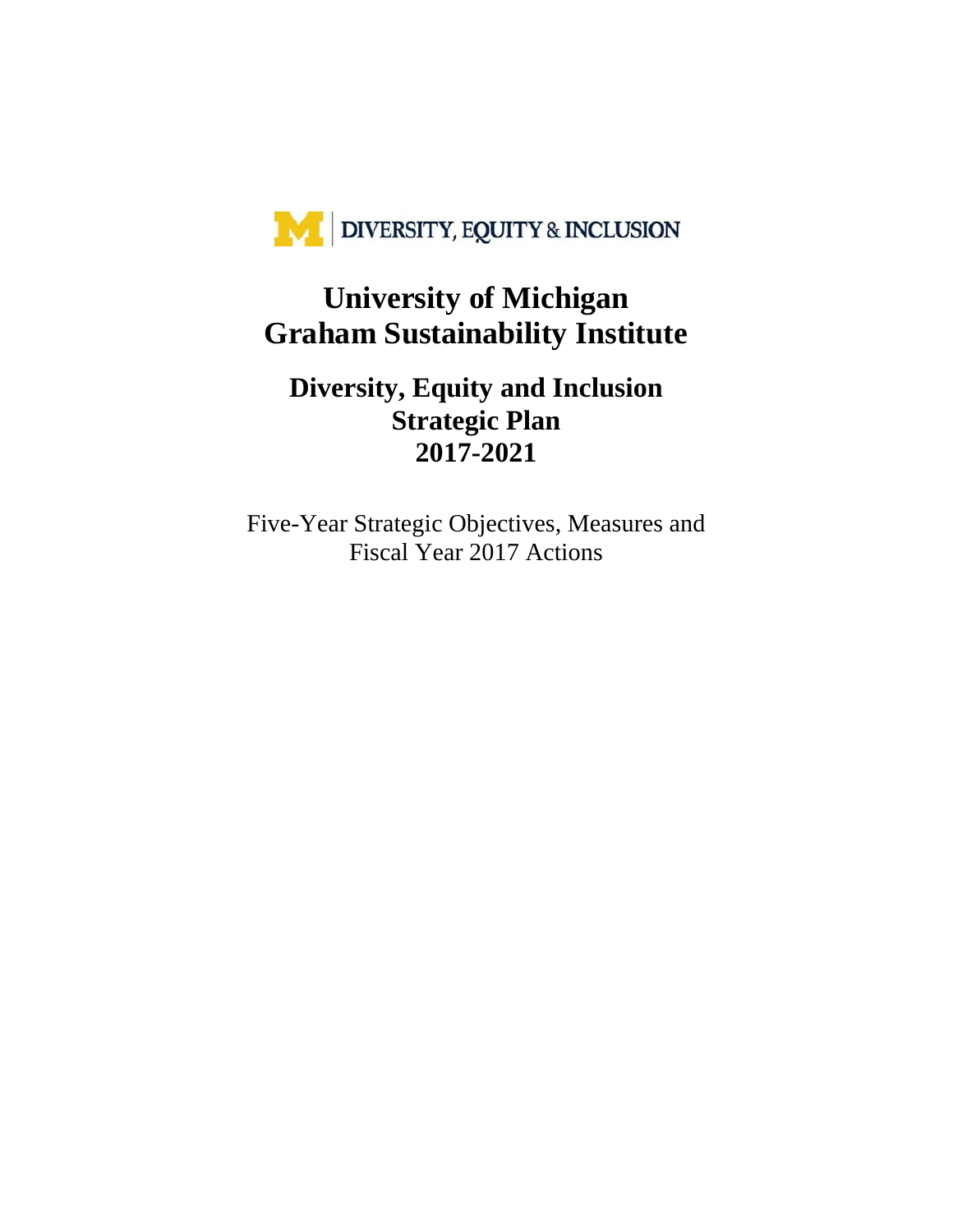

## **Graham Sustainability Institute Diversity, Equity and Inclusion Strategic Plan Five-Year Strategic Objectives, Measures and FY17 Actions**

The Graham Institute solicited feedback on this plan from key constituencies. Along with all other schools, colleges, centers and institutes, our final plan was submitted to the University administration, with all plans rolling up to create the overall U-M Strategic Plan on Diversity, Equity and Inclusion.

## **I. Diversity Equity and Inclusion Strategic Plan: Overview**

"*Diversity is key to individuals flourishing, educational excellence and the advancement of knowledge. It is central to our mission as an educational institution to ensure each member of the community has full opportunity to thrive in our environment. As one of the first universities to admit women in 1870 – to our historic defense of race conscious admission policies at the U.S. Supreme Court in 2003 – the University of Michigan has had a fierce and longstanding commitment to diversity, equity and inclusion. This commitment rests upon our recognition of the history in the United States of racial, ethnic, gender and other discrimination, as well as our understanding that our progress as an institution of higher learning will be enhanced with a vibrant community of people from many backgrounds."*

— Selected text from President Schlissel's Diversity Charge

#### *U-M Diversity, Equity and Inclusion Goals:*

- **Diversity:** We commit to increasing diversity, which is expressed in myriad forms, including race and ethnicity, gender and gender identity, sexual orientation, socio-economic status, language, culture, national origin, religious commitments, age, (dis)ability status, and political perspective.
- **Equity:** We commit to working actively to challenge and respond to bias, harassment, and discrimination. We are committed to a policy of equal opportunity for all persons and do not discriminate on the basis of race, color, national origin, age, marital status, sex, sexual orientation, gender identity, gender expression, disability, religion, height, weight, or veteran status.
- **Inclusion:** We commit to pursuing deliberate efforts to ensure that our campus is a place where differences are welcomed, different perspectives are respectfully heard and where every individual feels a sense of belonging and inclusion. We know that by building a critical mass of diverse groups on campus and creating a vibrant climate of inclusiveness, we can more effectively leverage the resources of diversity to advance our collective capabilities.

#### *Graham Sustainability Institute Diversity, Equity and Inclusion Statement*

At the Graham Sustainability Institute, our dedication to academic excellence for the public good is inseparable from our commitment to diversity, equity, and inclusion. Our mission of engaging, empowering, and supporting faculty, staff and students to foster sustainability solutions includes ensuring that each member of our community thrives. We believe that diversity is key to individual empowerment, and the advancement of sustainability knowledge, learning and leadership.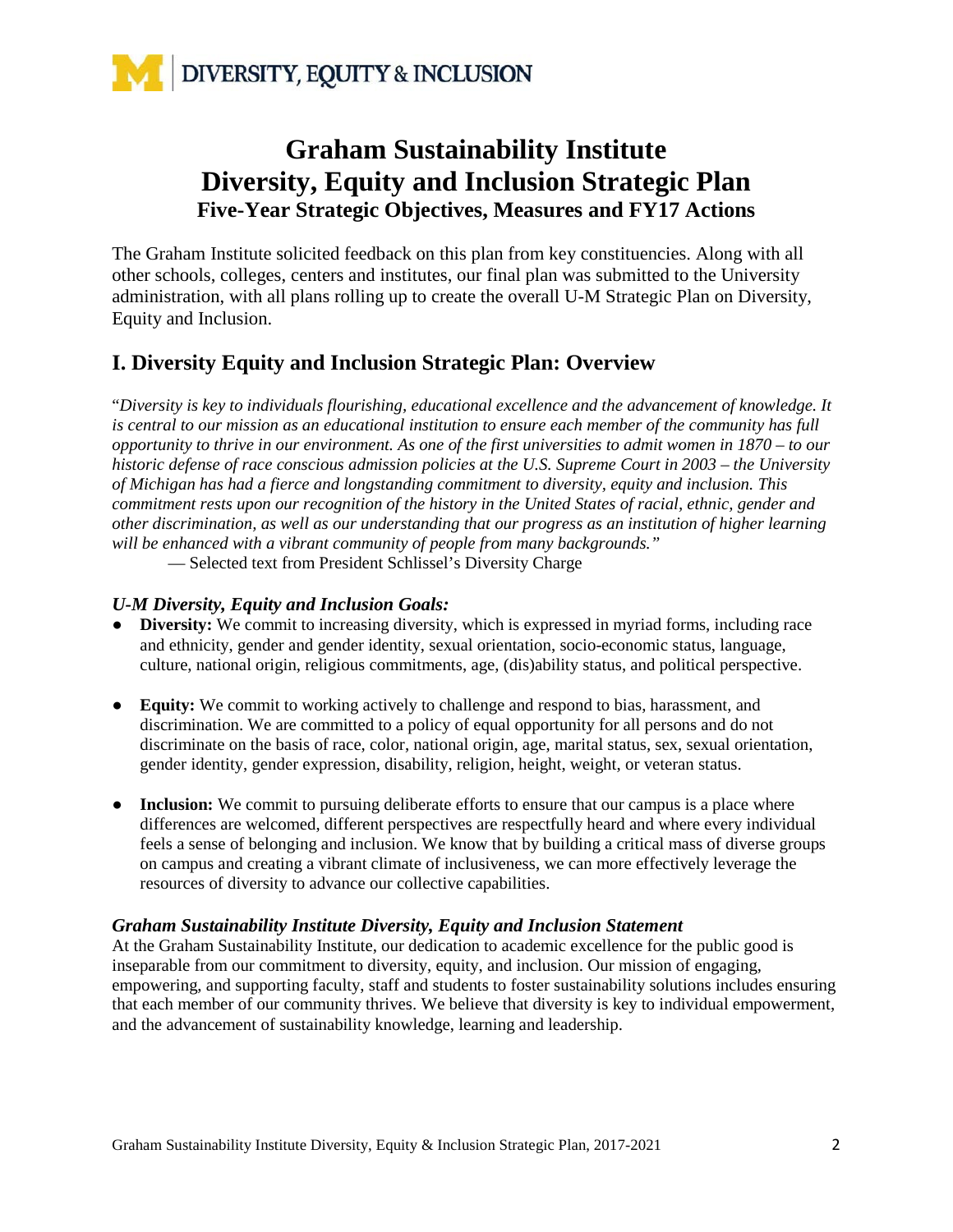

#### *Graham Institute Mission, Vision and Values — Rationale for Pursuing Actions:*

Diverse perspectives are embedded in our engagement processes, across disciplinary, sectoral and cultural boundaries. In response to the University's renewed commitment, this five-year plan will address how we will ensure that each member of our community has full opportunity to thrive.

We will act with deliberateness and humility as we seek to respect and leverage diversity, ensure equity and promote inclusion. We will examine and learn from the outcomes of our efforts and work to improve them. We will act on our commitment, in accordance with the law, to contribute to a just society and to affirm the humanity of all persons.

## **II. Planning Process Used**

**Planning Lead(s):** Karen Houghtaling, Business Manager

#### **Planning Team:**

- John Callewaert, Emerging Opportunities Program Director
- Saloni Dagli, Student
- Lello Guluma, Student
- Andrew Horning, Managing Director
- Karen Houghtaling, Business Manager
- Elizabeth LaPorte, Science Outreach Manager
- Jorge Maldonado, Graphic Artist
- Carmencita Princen, Administrative Assistant Sr.

#### **Planning Process Summary:**

- *Summary of Team Charge*
	- o The Graham Diversity Planning Team is responsible for developing diversity, equity and inclusion plans on behalf of the Graham Institute; seeking feedback from key constituencies; summarizing key findings; communicating these findings with others; and, assisting the Graham Administration with measuring progress toward specific goals and activities.
- *Process used to draft goals and actions*
	- o Reviewed and summarized feedback
	- o Developed draft priority goals and actions
- *Action idea generation activities*
	- o Brainstormed document outlining goals and activities for four domain areas
	- o Discussed contributions among planning team

## **III. Analysis and Key Findings**

#### *Key Documents:*

● U-M Diversity, Equity and Inclusion guidelines and various documents posted on the Graham diversity website [\(www.graham.umich.edu/diversity\)](http://www.graham.umich.edu/diversity).

#### *Trends and Themes:*

Increased awareness among the U-M administration about the need to make significant change across the campus in meaningful and measurable ways; and, greater access to resources (e.g., guiding documents and templates) available to schools/colleges/units.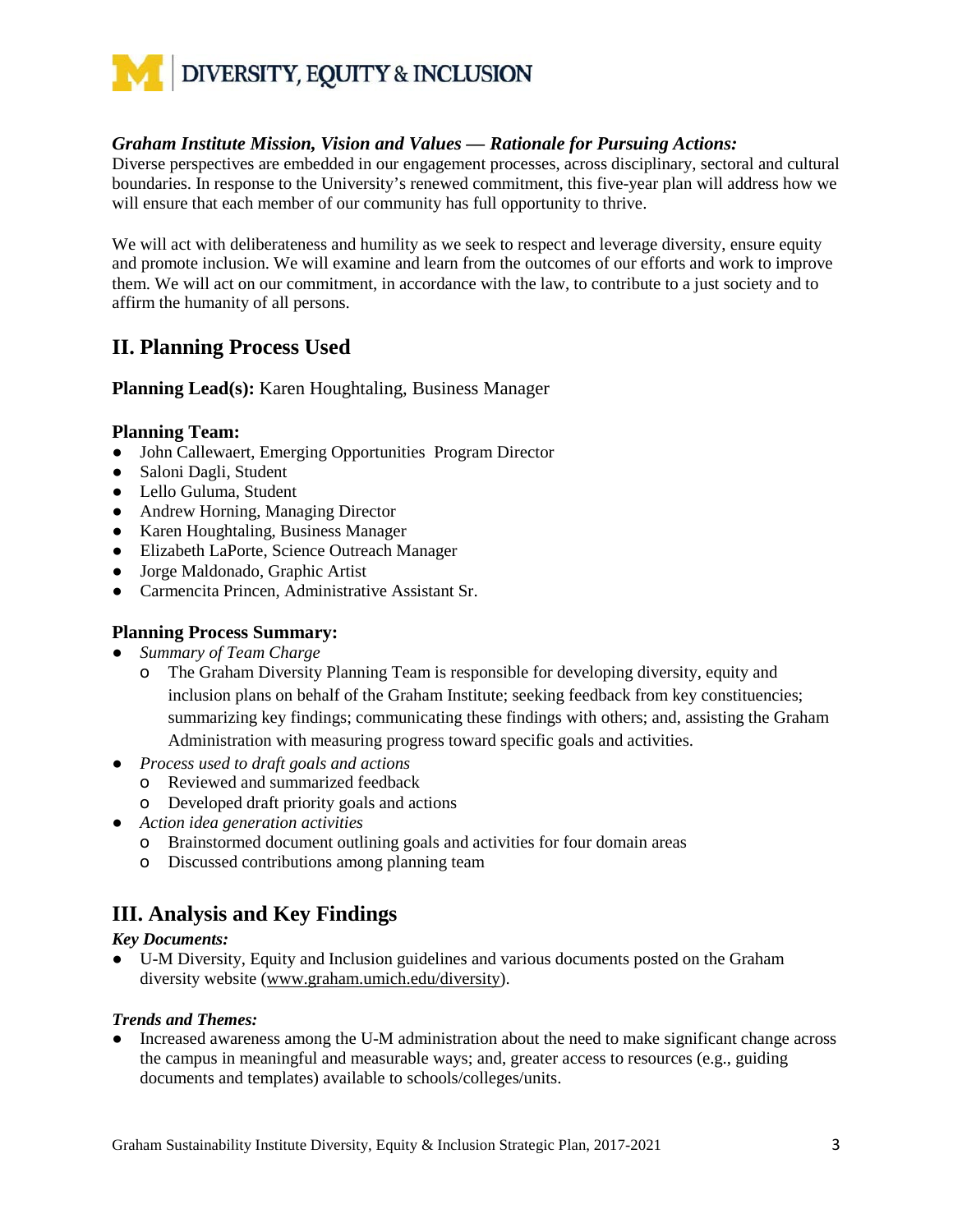- Increased demand among students locally and nationally to raise diversity, equity and inclusion issues, and expectations that these issues will be addressed in efforts to improve both campus culture and scholarly activities.
- Growing interest in discussing significant events (e.g., Ferguson, and Marriage Equality), and the need to increase understanding about how events and reactions to events have an impact on the wellbeing of the U-M community.
- Need for better understanding of the many forms of privilege. Campus safety, daily activities (e.g., hiring and advancement), course content and project efforts.
- Ongoing diversity education for faculty and staff to improve engagement with students.
- Social justice (e.g., better connection with Detroit regarding transportation and student interaction); in addition to discussions about race, economic status, and other diversity, equity and inclusion issues.
- Interest in ongoing improvement through research, monitoring and measurement.

#### *Key Findings:*

There is room for improvement to increase awareness and foster behavior change about diversity, equity and inclusion within the Graham Institute and the programs it administers. Faculty, staff, students, and external partners suggested the Graham Institute can more effectively integrate diversity, equity, and inclusion into scholarly programs (e.g., Dow Fellows Program and the Graham Sustainability Scholars Program); administrative activities (e.g., job postings, grant and fellowship opportunities); human resources (e.g., staff training); communication efforts to promote engagement in programs, and highlight accomplishments and impacts (e.g., website and publications); and outreach efforts (e.g., distribution lists to share information about opportunities). In addition, survey respondents recognize that the Graham Institute is in a position to have a positive impact in raising awareness about, and promoting engagement in the intersection of sustainability and diversity among both internal and external audiences.

In response to the feedback collected and summarized, the Graham Diversity Planning Team identified a number of short-term and long-term SMART (specific, measurable, attainable, relevant and timely) goals. There are very specific and actionable items in each of the four domain areas (see A-D below) that will result in promoting the Graham Institute's commitment to diversity, equity and inclusion across programs and key audiences internal and external to the Institute.

## **IV. Strategic Objectives, Measures of Success, Action Plans, Accountability and Resources Needed\***

The Graham Diversity Planning Team identified the following objectives and related actions in each of the four domain areas identified by U-M:

A) Recruitment, Retention and Development

B) Education and Scholarship

- C) Promoting an Equitable and Inclusive Community
- D) Service

*\*All strategic objectives and related actions will be pursued in accordance with the law and University policy.* 

## **A. Recruitment, Retention and Development**

*Staff*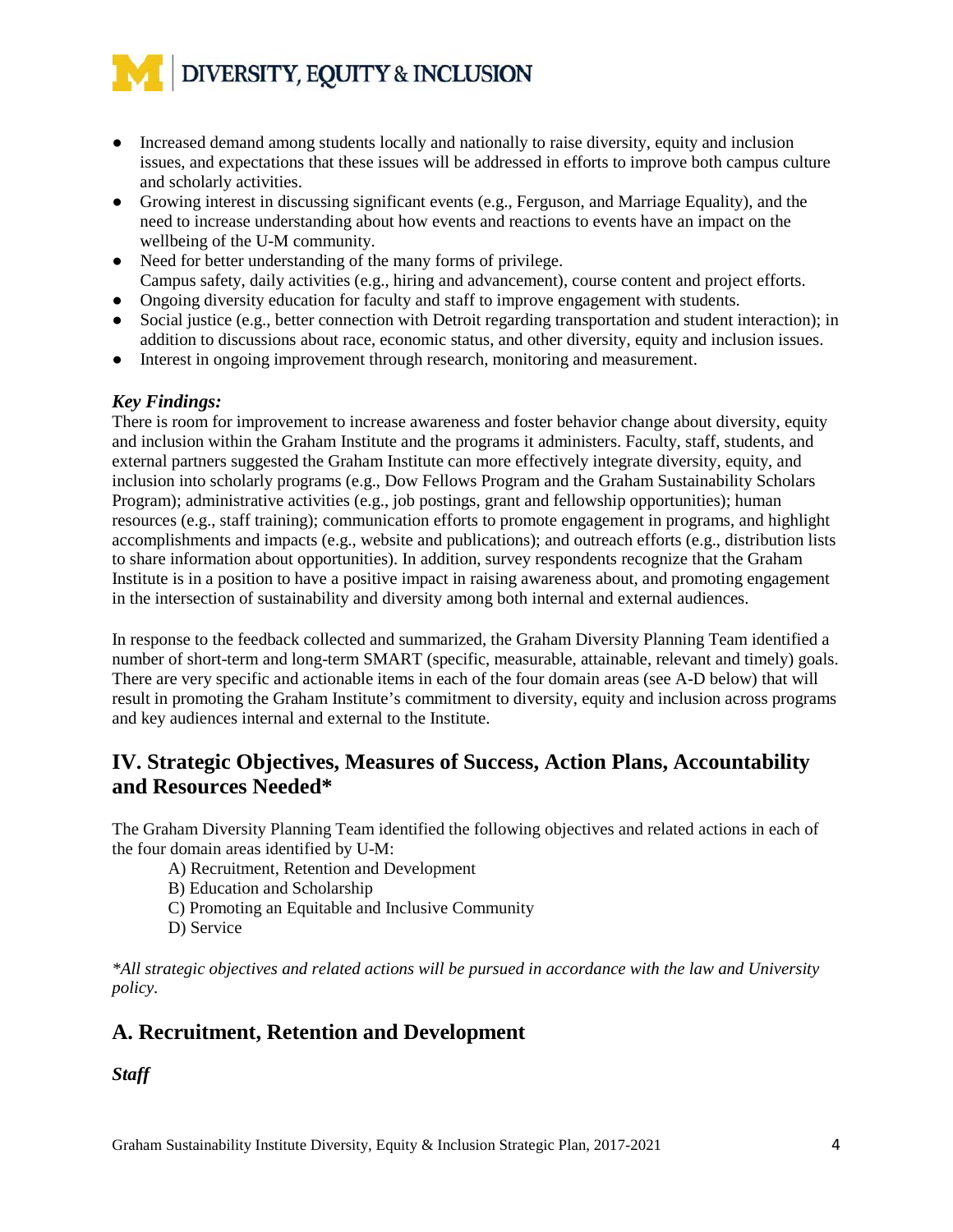

#### *Objective:* **Increase awareness of employment opportunities among diverse groups and work toward a more diverse staff in the Graham Institute.**

#### *Measures of Success:*

- Increased awareness and understanding about Graham's commitment to diversity, equity and inclusion among candidates for positions and new staff.
- Improved composition of staff as determined by changes in diversity over time.
- Increased understanding of Graham's commitment to objectives and actions among current staff members.

#### *FY17 Actions – the Graham Institute will:*

- Include the *Graham Institute Diversity, Equity and Inclusion Statement* on each employment application; distribute information about open positions widely; and allow candidates a minimum of two weeks to apply to opportunities.
- Assess awareness about Graham's commitment to diversity, equity and inclusion. Summarize the climate within Graham and any changes over time.
- Ensure new employees receive diversity training as part of orientation conducted by central Human Resources (HR) if/when available.

#### *Primary DE&I Goal:* Diversity

*Other applicable domain:* Promoting an Equitable & Inclusive Community *Group/Persons Accountable:* Leadership, Supervisors, Graham and central HR *Resources Needed:* N/A

#### *Objective:* **Ensure all staff members have equal opportunity for career advancement and equal access to professional development support.**

#### *Measures of Success:*

- Increased awareness and understanding about Graham's commitment and support of career advancement and professional development opportunities.
- Increased availability of career advancement opportunities in Graham and staff using professional development support.

#### *FY17 Actions – the Graham Institute will:*

- Encourage staff to participate in at least one professional development opportunity each year.
- Assess professional development training completed by staff.
- Assess awareness about Graham's commitment to staff professional development. Summarize the climate within Graham and any changes over time.
- Promote the use of the U-M Career Navigator to learn about career pathways at Graham and throughout U-M.

#### *Primary DE&I Goal:* Equity

*Other applicable domain:* Promoting an Equitable & Inclusive Community *Group/Persons Accountable:* Leadership, Supervisors, Graham and central HR *Resources Needed:* N/A

#### *Objective:* **Ensure all staff members have a clear understanding of Graham's formal pathway for effective conflict resolution.**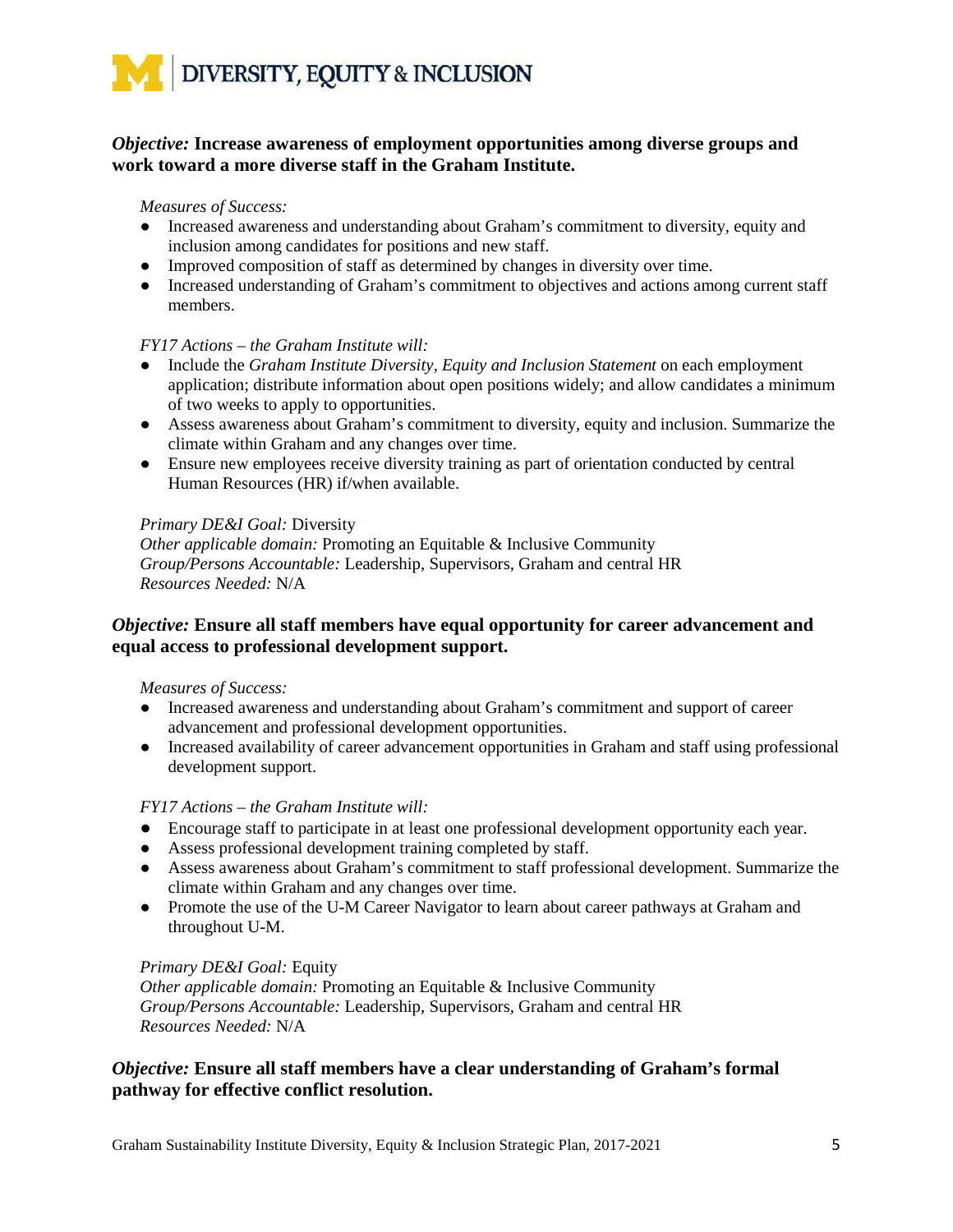#### *Measures of Success:*

- Increased awareness and understanding of Graham's policies and procedures regarding conflict resolution.
- Cases of conflicts are handled appropriately and lead to satisfactory resolution.

#### *FY17 Actions – the Graham Institute will:*

- Enhance the *Graham Institute Diversity, Non-discrimination and Conflict Resolution Policy and Procedure* to incorporate formal pathways for conflict resolution and remind staff about this policy annually.
- Assess awareness about Graham's commitment to effective conflict resolution. Summarize the climate within Graham and any changes over time.

#### *Primary DE&I Goal:* Equity

*Other applicable domain:* Promoting an Equitable & Inclusive Community *Group/Persons Accountable:* Leadership, Supervisors, HR *Resources Needed:* N/A

#### *Objective:* **Increase deliberate efforts to ensure Graham is a place where differences are welcomed, different perspectives are respectfully heard, and where every individual feels a sense of belonging and inclusion.**

#### *Measures of Success:*

● Increased awareness and understanding about Graham's efforts to increase inclusion among staff.

#### *FY17 Actions – the Graham Institute will:*

- Check-in with new staff at six months (supervisor and HR).
- Continue encouraging staff to participate in staff social events and regular staff meetings.
- Ensure existing staff and faculty receive ongoing diversity training and skill building by dedicating at least one monthly staff meeting each year to focus on issues of diversity, equity, and inclusion (e.g., trainings, skill building, reflections, etc.) and encourage ongoing discussion via staff meetings, social events, and informal interactions.
- Assess awareness and satisfaction. Summarize the climate within Graham and any changes over time.

## *Primary DE&I Goal:* Inclusion

*Other applicable domain:* Promoting an Equitable & Inclusive Community *Group/Persons Accountable:* Leadership, Supervisors, HR *Resources Needed:* N/A

#### *Students*

#### *Objective:* **Increase awareness of scholarship and fellowship opportunities among diverse groups, and work toward a more diverse student body in Graham programs.**

#### *Measures of Success:*

- Increased awareness and understanding about Graham's commitment to diversity, equity and inclusion among applicants for scholarships and fellowships.
- Improved composition of students engaged in Graham-administered programs as determined by changes in diversity over time.

Graham Sustainability Institute Diversity, Equity & Inclusion Strategic Plan, 2017-2021 6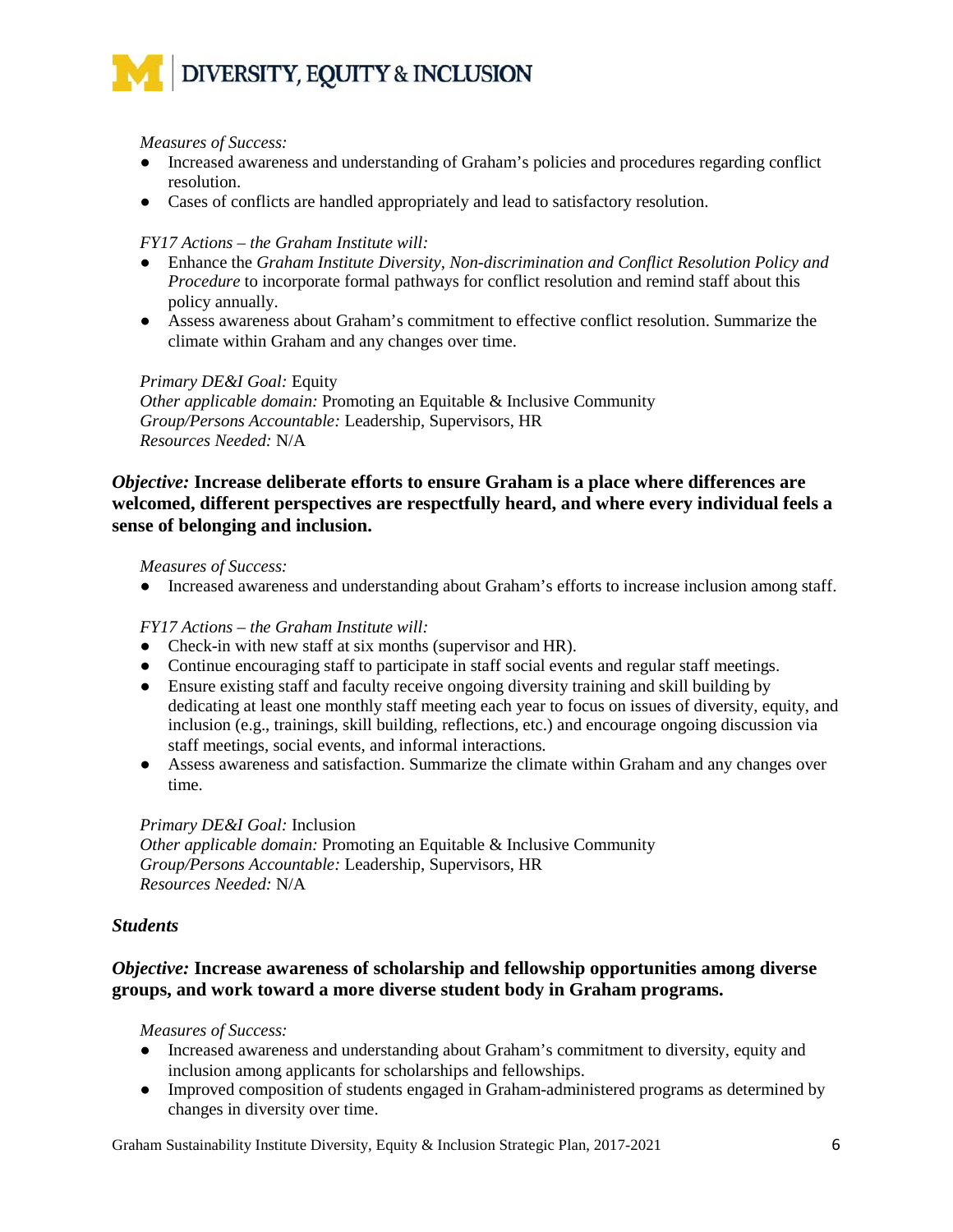● Increased understanding of Graham's objectives and actions among current students.

#### *FY17 Actions – the Graham Institute will:*

- Include a brief essay question focused on diversity and inclusion on each application for educational programs, grants, scholarships, and internships, and distribute information about these opportunities widely.
- Include the *Graham Institute Diversity, Equity and Inclusion Statement* on all applications.
- Support an annual town hall for students, conducted by students.
- Review education program recruitment language annually to ensure it is inclusive of wideranging and diverse perspectives, related to sustainability.
- Monitor and assess the climate within Graham and any changes over time.

#### *Primary DE&I Goal:* Diversity

*Other applicable domain:* Promoting an Equitable & Inclusive Community *Group/Persons Accountable:* Leadership, Program Staff *Resources Needed:* N/A

#### *Objective:* **Increase awareness of student employment opportunities among diverse groups and work toward a more diverse staff in the Graham Institute.**

#### *Measures of Success:*

- Increased awareness and understanding about Graham's commitment to diversity, equity and inclusion among candidates for new student staff positions.
- Improved composition of student staff, as determined by changes in diversity over time.
- Increased understanding of and commitment to Graham's objectives and actions among current student staff members.

#### *FY17 Actions – the Graham Institute will:*

- Include the *Graham Institute Diversity, Equity and Inclusion Statement* on each student employment application; distribute information about open positions widely; and allow candidates a minimum of two weeks to apply to opportunities.
- Summarize the climate within Graham and any changes over time.

#### *Primary DE&I Goal:* Diversity

*Other applicable domain:* Promoting an Equitable & Inclusive Community *Group/Persons Accountable:* Supervisors, Program Staff, HR *Resources Needed:* N/A

#### *Objective:* **Ensure students have a clear understanding of Graham's formal pathway for effective conflict resolution.**

*Measures of Success:* 

- Increased awareness and understanding about Graham's policies and procedures regarding conflict resolution.
- Cases of conflicts are handled appropriately and lead to satisfactory resolution.

*FY17Actions – the Graham Institute will:*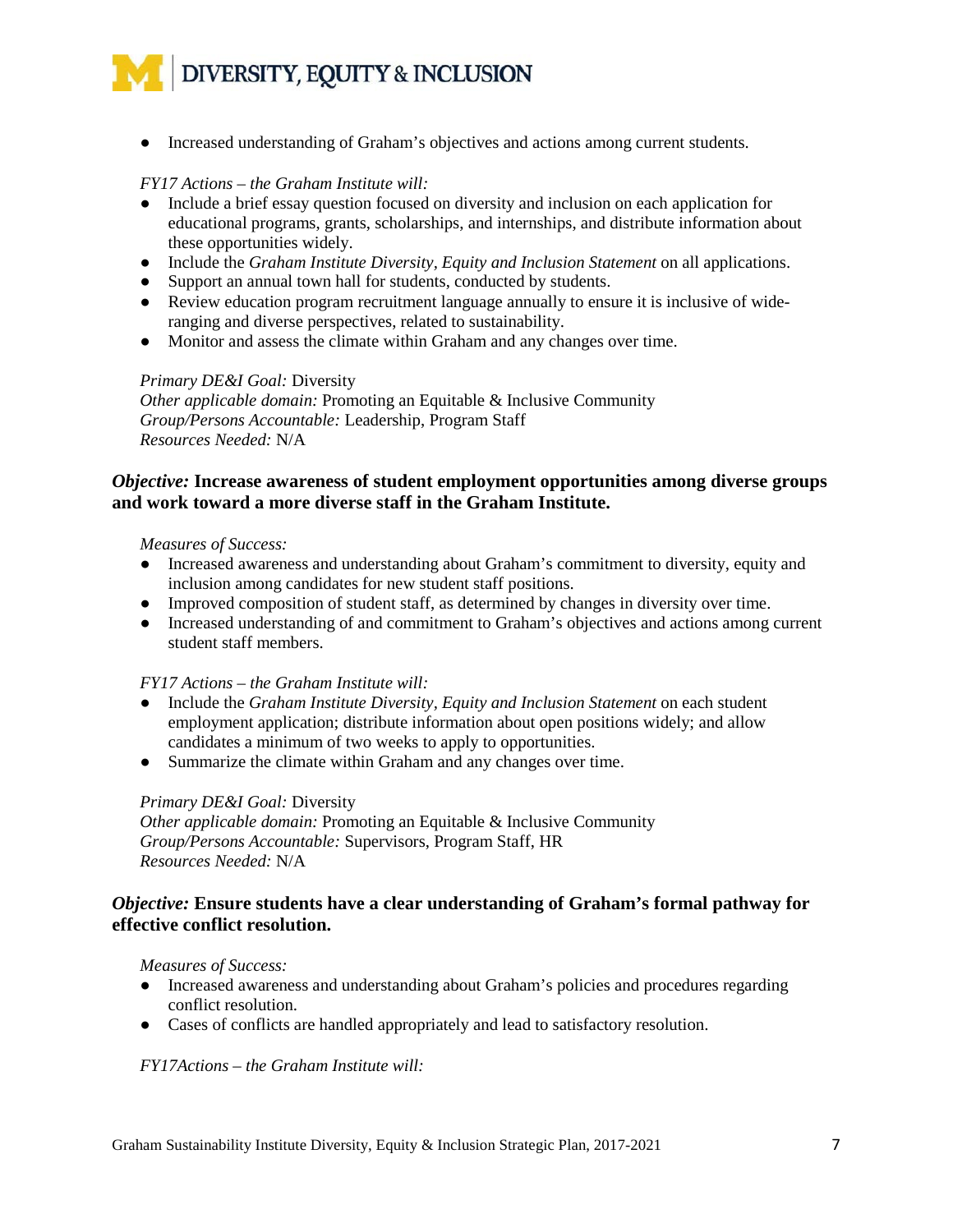

- Enhance the *Graham Institute Diversity, Non-discrimination and Conflict Resolution Policy and Procedure* to incorporate formal pathways for conflict resolution and remind students about this policy annually.
- Assess awareness about Graham's commitment to conflict resolution. Summarize the climate within Graham and any changes over time.

*Primary DE&I Goal:* Equity *Other applicable domain:* Promoting an Equitable & Inclusive Community *Group/Persons Accountable:* Leadership, Program Staff, HR *Resources Needed:* N/A

#### *Faculty, Alumni and External Partners*

#### *Objective:* **Increase awareness of leadership opportunities among diverse groups and work toward more diverse advisory bodies engaging with and advising the Graham Institute.**

#### *Measures of Success:*

- Increased awareness and understanding about the Graham Institute's commitment to diversity, equity and inclusion among prospective advisory board members.
- Improved composition of advisory boards as determined by changes in diversity over time.

#### *FY17 Actions – the Graham Institute will:*

- Include the *Graham Institute Diversity, Equity and Inclusion Statement* on each invitation to serve on Institute and Center advisory boards; use current board member networks to assist with increasing diverse board representation; and, distribute information about board positions widely.
- Summarize the climate within Graham and any changes over time.

#### *Primary DE&I Goal:* Diversity

*Other applicable domain:* Promoting an Equitable & Inclusive Community *Group/Persons Accountable:* Leadership *Resources Needed:* N/A

### **B. Education and Scholarship**

#### *Students*

#### *Objective:* **Integrate diversity, equity, and inclusion into scholarly programs and curricula.**

#### *Measures of Success*

- Increased awareness about the Graham Institute's commitment to diversity, equity and inclusion among students engaged in educational programs.
- Discussions about diversity, equity and inclusion issues related to sustainability occur in formal institute programming.
- Development and availability of sustainability curricula demonstrating best practices for addressing diversity, equity and inclusion issues.

#### *FY17 Actions – the Graham Institute will:*

• Create additional resources that highlight the intersection of diversity and sustainability through projects sponsored by the Institute's Water, Climate, and Emerging Opportunities Centers.

Graham Sustainability Institute Diversity, Equity & Inclusion Strategic Plan, 2017-2021 8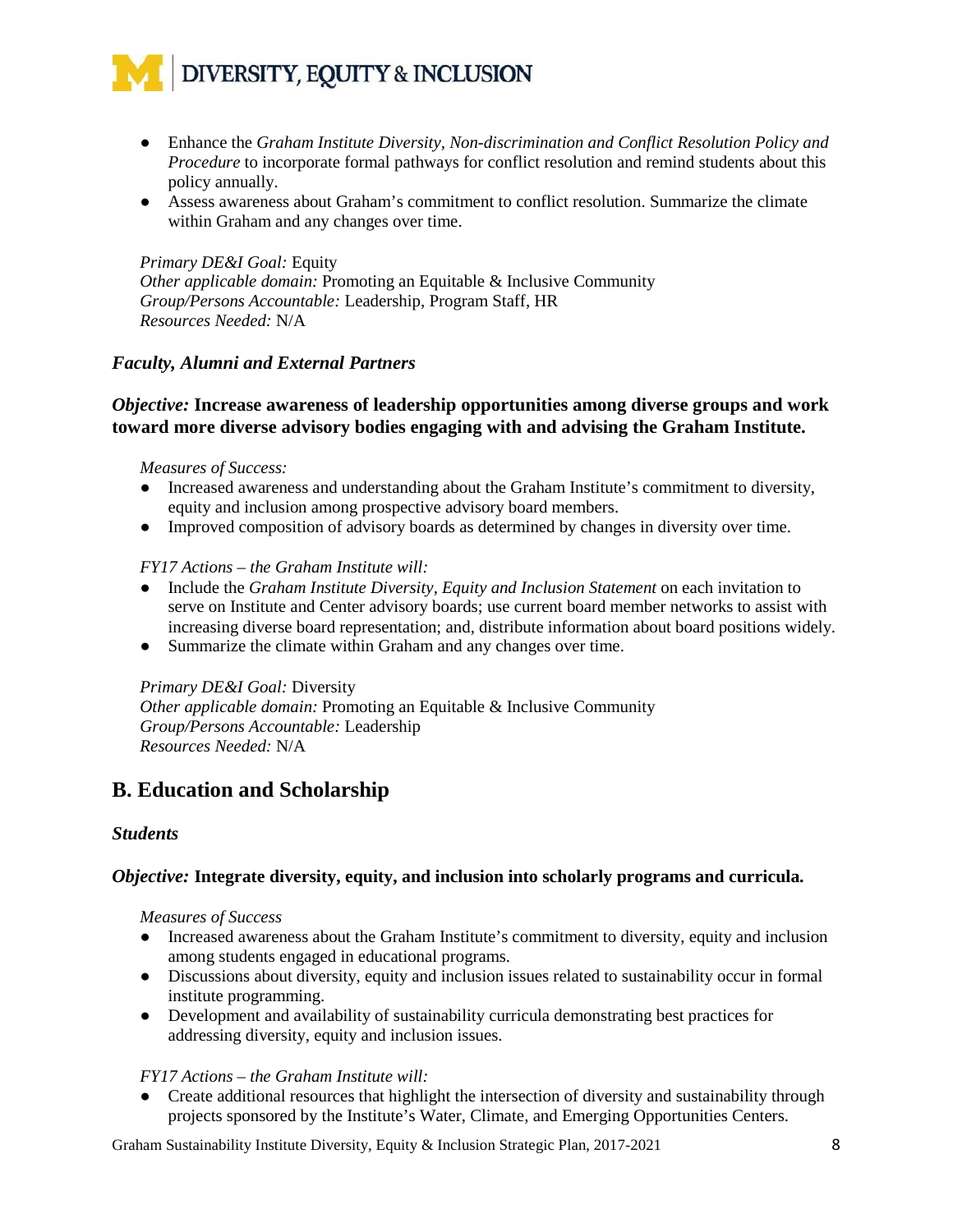- Support efforts of Scholars and Fellows to host an annual event open to the public, addressing the intersection of sustainability and diversity, equity and inclusion.
- Assess awareness about Graham's commitment to integrating diversity, equity and inclusion into scholarly programs and curricula.
- Assess diversity, equity and inclusion awareness as part of annual student program assessments.
- Summarize the climate within Graham and any changes over time.

#### *Primary DE&I Goal:* Diversity

*Other applicable domain:* Promoting an Equitable & Inclusive Community *Group/Persons Accountable:* Leadership, Program Staff *Resources Needed:* See attached budget request: Incorporating Diversity, Equity and Inclusion Into the Graham Scholars Co-Curricular Efforts; and, Supporting Engagement with the Broader Sustainability Community (Appendix F).

### *Faculty & Staff*

#### *Objective:* **Integrate diversity, equity, and inclusion into scholarly programs and curricula.**

#### *Measures of Success*

- Increased awareness and understanding about the Graham Institute's commitment to diversity, equity and inclusion among faculty and staff engaged in educational programs.
- Discussions about diversity, equity and inclusion issues related to sustainability occur in formal institute programming.
- Development and availability of new sustainability curricula demonstrating best practices in addressing diversity, equity and inclusion issues.

#### *FY17 Actions – the Graham Institute will:*

- Instruct faculty and staff to foster discussions about how diversity, equity and inclusion may enhance fieldwork, engagement with practitioners and stakeholders, and student experiences.
- Assess awareness about Graham's commitment to integrating diversity, equity and inclusion into scholarly programs and curricula.
- Summarize the climate within Graham and any changes over time.

#### *Primary DE&I Goal:* Diversity

*Other applicable domain:* Promoting an Equitable & Inclusive Community *Group/Persons Accountable:* Leadership, Program Staff *Resources Needed:* N/A

## **C. Promoting an Equitable and Inclusive Community**

#### *Staff and Students*

*Objective:* **Actively communicate messages about diversity, equity and inclusion; promote opportunities to engage in sustainability and diversity; and, increase the diversity of the Graham community and affiliates.** 

#### *Measures of Success:*

• Inclusion of the *Graham Institute Diversity, Equity and Inclusion Statement* in key publications is noted by a variety of constituents.

Graham Sustainability Institute Diversity, Equity & Inclusion Strategic Plan, 2017-2021 9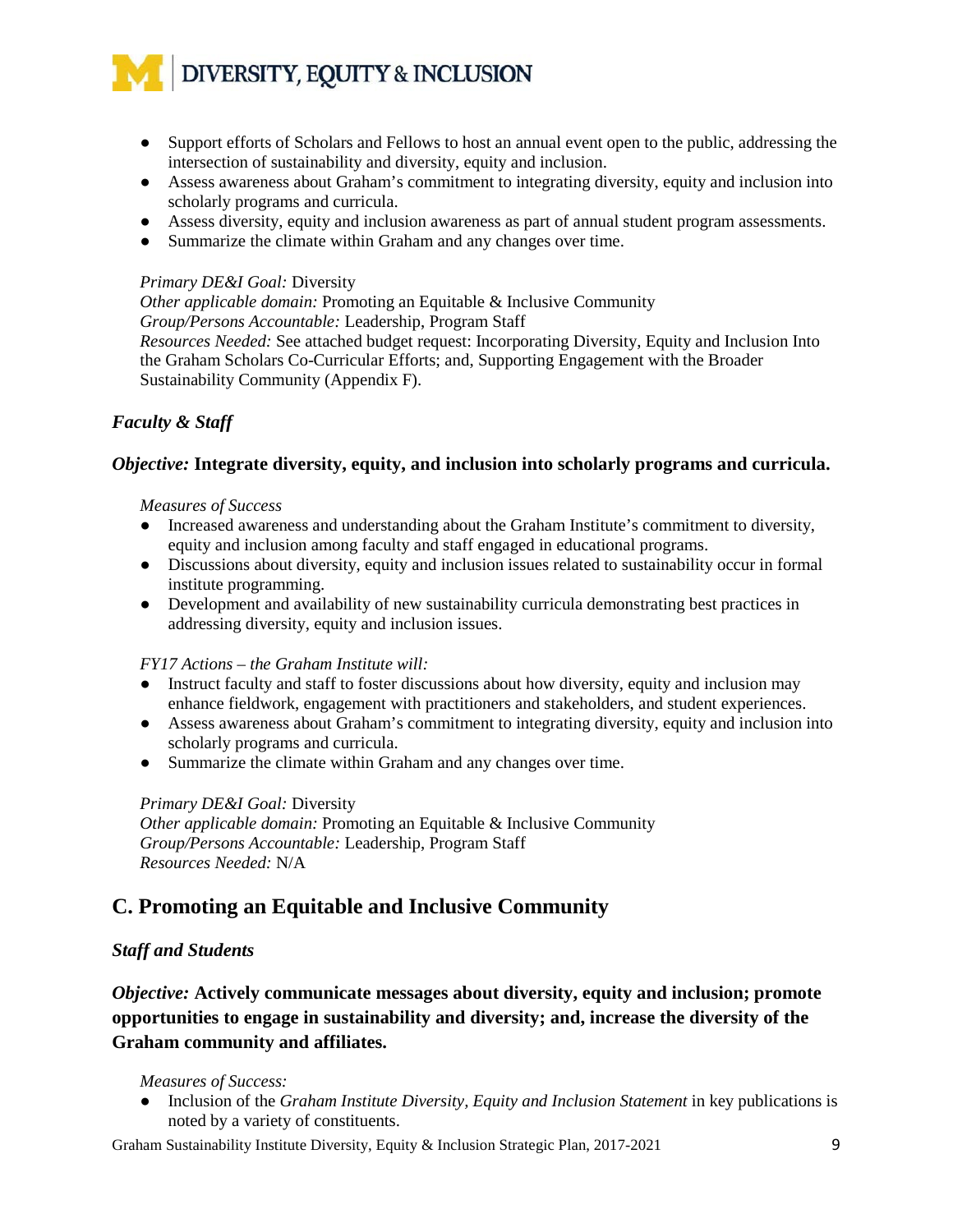• Participants involved in planning rate the process positively and future iterations of the diversity strategic plan are received favorably.

#### *FY17 Actions – the Graham Institute will:*

- Include the *Graham Diversity, Equity and Inclusion Statement* prominently in key publications (e.g., website, annual report, and funding opportunities).
- Continue to solicit staff and student responses about the diversity strategic plan; the Graham Diversity Planning Team will review comments and incorporate changes as appropriate into future iterations of strategic plan.
- Schedule meetings to review and discuss this and future iterations of the plan, including goals and activities, with students and staff.
- Support student-initiated efforts to address issues of diversity, equity and inclusion, as they relate to sustainability programs across campus.
- Monitor and assess the climate within Graham and any changes over time.

#### *Primary DE&I Goal:* Inclusion

*Other applicable domain:* Education and Scholarship and Recruitment, Retention and Development *Group/Persons Accountable:* Communications Team, Program Staff, HR

#### *Faculty, Alumni and External Partners*

### *Objective:* **Actively communicate messages about diversity, equity and inclusion; promote opportunities to engage in sustainability and diversity; and, increase the diversity of the Graham community and affiliates.**

#### *Measures of Success:*

- Inclusion of the *Graham Institute Diversity, Equity and Inclusion Statement* in key publications is noted by a variety of constituents.
- Participants involved in planning rate the process positively and future iterations of the diversity strategic plan are received favorably

#### *FY17 Actions – the Graham Institute will:*

- Include the *Graham Institute Diversity, Equity and Inclusion Statement* prominently in key publications (website, annual report, funding opportunities, etc.).
- Engage faculty, alumni and external partners; Graham Diversity Planning Team will review feedback and incorporate changes as appropriate into future iterations of strategic plan.
- Review initial and future iterations of the plan, goals and activities with advisory bodies.
- Monitor and assess the climate within Graham and any changes over time.

#### *Primary DE&I Goal:* Inclusion

*Other applicable domain:* Education and Scholarship and Recruitment, Retention and Development *Group/Persons Accountable:* Communications Team, Program Staff, HR *Resources Needed:* N/A

## **D. Service**

#### *Staff*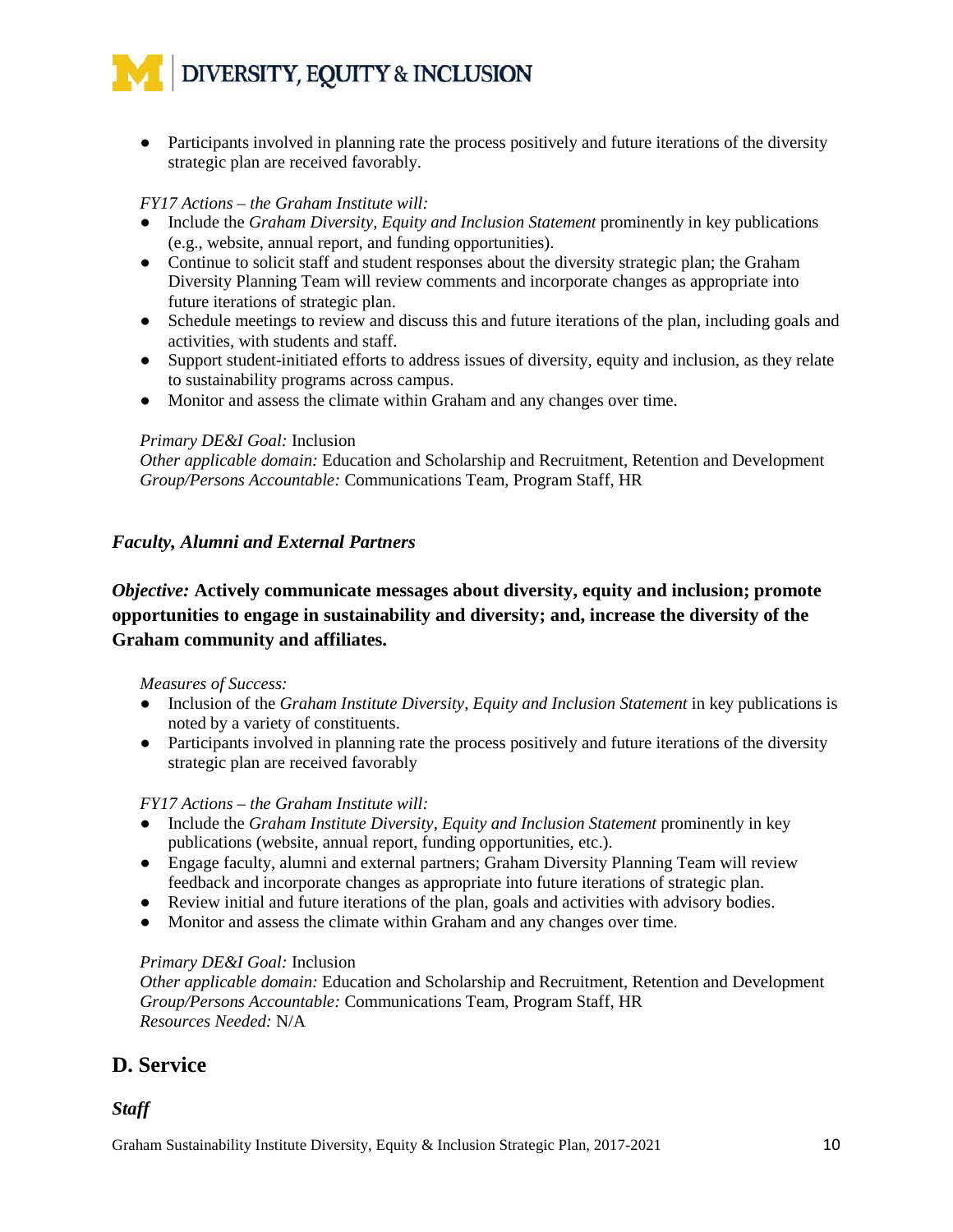

### *Objective:* **Identify and implement communication methods to increase diversity, equity and inclusion in key publications, program promotional efforts, and daily activities.**

#### *Measures of Success:*

- Distribution methods and lists for the media, as well as new job and funding opportunities include organizations committed to a policy of equal opportunity for all persons, including those that address issues of race, color, national origin, age, marital status, sex, sexual orientation, gender identity, gender expression, disability, religion, height, weight, or veteran status. [Based on the U-M non-discrimination statement]
- Websites managed by the Graham Institute reflect messages of diversity, equity and inclusion, are ADA accessible, and include images that are a reflection of our commitment to inclusivity.

#### *FY17 Actions – the Graham Institute will:*

- Convey the Institute's sustainability vision for the future by incorporating the *Graham Institute Diversity, Equity and Inclusion Statement* into the Institute's sustainability vision.
- Develop a broader, more comprehensive distribution list. Graham leaders and staff will add diverse groups and centers to distribution lists to broaden engagement.
- Include both written and visual information about the Graham Institute's commitment to diversity, equity and inclusion in communication and public outreach efforts, including the website, presentations, and other promotional tools, and specifically include the *Graham Institute Diversity, Equity and Inclusion Statement* in Graham communications and outreach tools.
- Communicate how the Graham Institute and partners are making a difference in sustainability knowledge, learning and leadership by selecting key projects/initiatives that fit the lens of diversity, equity and inclusion, and highlight these through outreach efforts.
- Implement better distribution methods to include a comprehensive list of organizations committed to a policy of equal opportunity for all persons, including those that address issues of race, color, national origin, age, marital status, sex, sexual orientation, gender identity, gender expression, disability, religion, height, weight, or veteran status; and update lists annually.
- Leverage the development and launch of a public campaign, led by the President and Provost, that positions diversity and an inclusive campus climate as core values of the University of Michigan (General Recommendations, Office of the Provost, Committee on Diversity, Equity and Inclusion, 13 recommendations).
- Promote the work Graham is doing in raising awareness about diversity, equity and inclusion as part of project efforts led by our Climate, Water and Emerging Opportunities centers.
- Monitor and assess the climate within Graham and any changes over time.

*Primary DE&I Goal:* Inclusion *Other applicable domain:* Diversity *Group/Persons Accountable:* Communications Team, Leadership *Resources Needed:* N/A

#### *Students, Faculty, Alumni and External Partners*

### *Objective:* **Identify and implement communication methods to increase diversity, equity and inclusion in key publications, program promotional efforts, and daily activities.**

*Measures of Success:*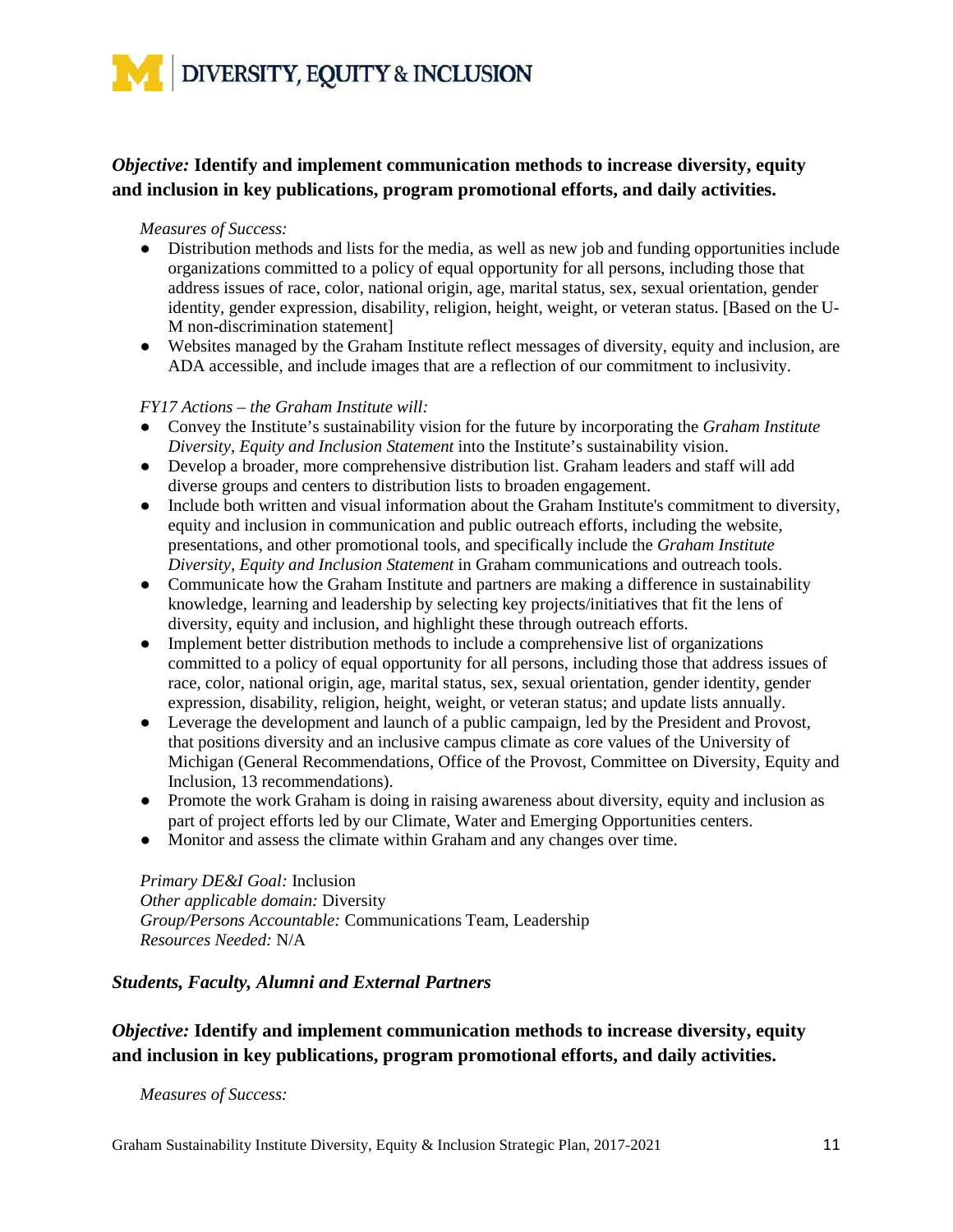● Distribution methods and lists for the media, as well as new job and funding opportunities include organizations committed to a policy of equal opportunity for all persons, including those that address issues of race, color, national origin, age, marital status, sex, sexual orientation, gender identity, gender expression, disability, religion, height, weight, or veteran status.

#### *FY17 Actions – the Graham Institute will:*

- Convey the Institute's sustainability vision for the future by incorporating the *Graham Institute Diversity, Equity and Inclusion Statement* into the Institute's sustainability vision.
- Implement better distribution methods to include an inclusive list of organizations committed to a policy of equal opportunity for all persons, including those that address issues of race, color, national origin, age, marital status, sex, sexual orientation, gender identity, gender expression, disability, religion, height, weight, or veteran status; and update lists annually.
- Monitor and assess the climate within Graham and any changes over time.

*Primary DE&I Goal:* Inclusion *Other applicable domain:* Diversity *Group/Persons Accountable:* Communications Team, Leadership *Resources Needed:* N/A

## **V. Goal-related Metrics – Graham Institute Measures**

- **Diversity:** Make-up of staff, student body, leadership, program/project advisors, and external partners.
- **Equity:** Staff promoted and within salary bands; reported incidents; adverse impacts; and participants in professional development opportunities.
- **Inclusion:** Foster a welcoming and friendly environment, encourage participation in diversity training and solicit contributions to strategic plan iterations.

## **VI. Action Planning Tables with Details and Accountabilities**

Details, accountabilities and resource needs are included under each objective in section IV. Graham's action planning tables included below in section VII.

## **VII. Plans for Supporting, Tracking and Updating the Strategic Plan**

Andrew Horning, Managing Director, will ensure the Graham Sustainability Institute Diversity, Equity and Inclusion Strategic Plan is executed, with assistance from the Graham Diversity Planning Team in tracking and supporting the plan implementation, including:

- Nicole Berg, Education Program Issues
- Karen Houghtaling, Administrative Issues
- Elizabeth LaPorte, Communications Issues
- Graham Center Directors, and additional staff members, as necessary

The Graham Diversity Planning Team will conduct a review of the plan in 2017 with multiple constituencies, and will gather feedback and additional ideas to be implemented throughout the year. The Graham Institute will provide a summary report, as appropriate.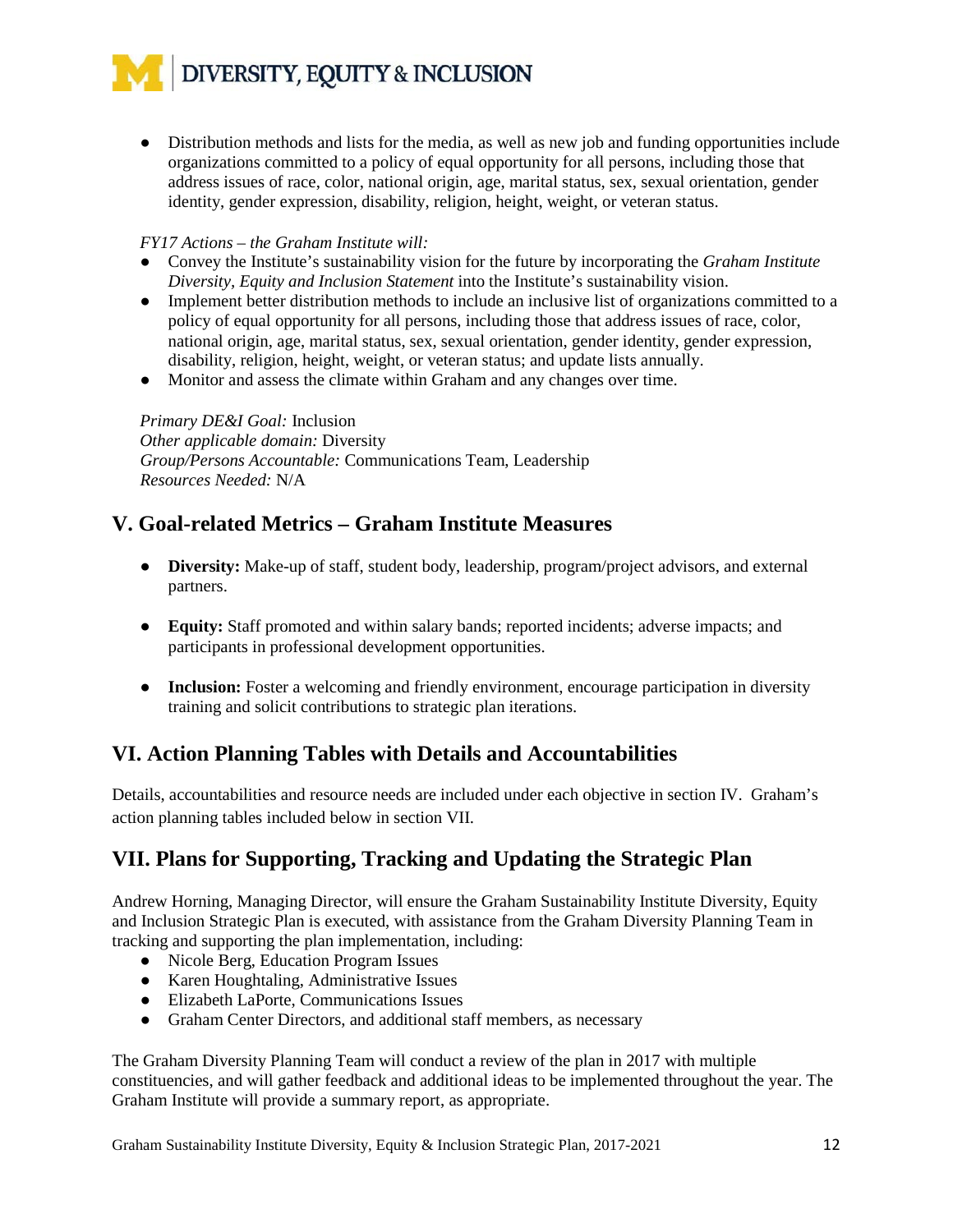|                            |                                                                                                                                                                             | <b>Measures of Success</b>                                                                                                                                                                                                                                                                                                                   | <b>Detailed Actions Planned (measurable, specific)</b>                                                                                                                                                                                                                                                                                                                           |                          |                       |                           | <b>Individuals &amp; Groups Accountable</b> |             | <b>Center &amp; Program Directors</b> |                           |                                |                   |  |
|----------------------------|-----------------------------------------------------------------------------------------------------------------------------------------------------------------------------|----------------------------------------------------------------------------------------------------------------------------------------------------------------------------------------------------------------------------------------------------------------------------------------------------------------------------------------------|----------------------------------------------------------------------------------------------------------------------------------------------------------------------------------------------------------------------------------------------------------------------------------------------------------------------------------------------------------------------------------|--------------------------|-----------------------|---------------------------|---------------------------------------------|-------------|---------------------------------------|---------------------------|--------------------------------|-------------------|--|
| Key<br><b>Constituency</b> | <b>Strategic Objective</b>                                                                                                                                                  |                                                                                                                                                                                                                                                                                                                                              |                                                                                                                                                                                                                                                                                                                                                                                  | Graham<br>Leaders<br>hip | Supervis Graham<br>or | <b>HR</b>                 | Program<br>Staff                            | COM<br>Team | Water                                 | Climate                   | Emerging<br>Opportunitie<br>S. | Education-<br>Dow |  |
|                            | Increase awareness of<br>employment opportunities                                                                                                                           | Increased awareness and understanding about<br>Graham's commitment to diversity, equity and<br>inclusion among candidates for positions and new<br>staff.                                                                                                                                                                                    | nclude the Graham Institute Diversity, Equity and<br>Inclusion Statement on each employment application;<br>distribute information about open positions widely; and<br>allow candidates a minimum of two weeks to apply to<br>opportunities.                                                                                                                                     |                          | X                     | X                         |                                             |             |                                       |                           | X                              | X                 |  |
|                            | among diverse groups<br>and work toward a more<br>diverse staff in the<br>Graham Institute.                                                                                 | Improved composition of staff as determined by<br>changes in diversity over time.<br>Increased understanding of Graham's commitment<br>to objectives and actions among current staff<br>members.                                                                                                                                             | Assess awareness about Graham's commitment to<br>diversity, equity and inclusion. Summarize the climate<br>within Graham and any changes over time.                                                                                                                                                                                                                              | $\times$                 |                       | X                         |                                             |             | X                                     | $\times$                  |                                |                   |  |
|                            |                                                                                                                                                                             |                                                                                                                                                                                                                                                                                                                                              | Ensure new employees receive diversity training as part of<br>orientation conducted by central Human Resources (HR)<br>if/when available.                                                                                                                                                                                                                                        |                          | X                     | $\boldsymbol{\mathsf{X}}$ |                                             |             |                                       |                           |                                |                   |  |
| Staff                      |                                                                                                                                                                             | Increased awareness and understanding about<br>Graham's commitment and support of career<br>have equal opportunity for advancement and professional development<br>opportunities.<br>professional development   Increased availability of career advancement<br>opportunities in Graham and staff using<br>professional development support. | Encourage staff to participate in at least one professional<br>development opportunity each year.                                                                                                                                                                                                                                                                                |                          | X                     | $\mathsf{X}$              |                                             |             |                                       |                           | X                              | X                 |  |
|                            | Ensure all staff members<br>career advancement and<br>equal access to<br>support.                                                                                           |                                                                                                                                                                                                                                                                                                                                              | Assess professional development training completed by<br>staff.                                                                                                                                                                                                                                                                                                                  |                          | X                     | $\sf X$                   |                                             |             |                                       |                           |                                |                   |  |
|                            |                                                                                                                                                                             |                                                                                                                                                                                                                                                                                                                                              | Assess awareness about Graham's commitment to staff<br>professional development. Summarize the climate within<br>Graham and any changes over time.                                                                                                                                                                                                                               | $\sf X$                  |                       | X                         |                                             |             | X                                     | $\boldsymbol{\mathsf{X}}$ |                                |                   |  |
|                            |                                                                                                                                                                             |                                                                                                                                                                                                                                                                                                                                              | Promote the use of the U-M Career Navigator to learn<br>about career pathways at Graham and throughout U-M.                                                                                                                                                                                                                                                                      |                          |                       | X                         |                                             |             |                                       |                           |                                |                   |  |
|                            | Ensure all staff members<br>have a clear<br>understanding of                                                                                                                | Increased awareness and understanding of<br>Graham's policies and procedures regarding<br>conflict resolution.                                                                                                                                                                                                                               | Enhance the Graham Institute Diversity, Non-<br>discrimination and Conflict Resolution Policy and<br>Procedure to incorporate formal pathways for conflict<br>resolution and remind staff about policy annually.                                                                                                                                                                 |                          |                       | X                         |                                             |             |                                       |                           |                                |                   |  |
|                            | Graham's formal pathway<br>for effective conflict<br>resolution.                                                                                                            | Cases of conflicts are handled appropriately and<br>lead to satisfactory resolution.                                                                                                                                                                                                                                                         | Assess awareness about Graham's commitment to<br>effective conflict resolution. Summarize the climate within<br>Graham and any changes over time.                                                                                                                                                                                                                                | X                        |                       | X                         |                                             |             |                                       |                           |                                |                   |  |
|                            |                                                                                                                                                                             |                                                                                                                                                                                                                                                                                                                                              | Check-in with new staff at six months (supervisor and HR).                                                                                                                                                                                                                                                                                                                       |                          |                       | X                         |                                             |             |                                       |                           |                                |                   |  |
|                            | Increase deliberate efforts<br>to ensure Graham is a                                                                                                                        |                                                                                                                                                                                                                                                                                                                                              | Continue encouraging staff to participate in staff socials<br>and regular staff meetings.                                                                                                                                                                                                                                                                                        | $\mathsf{X}$             | $\mathsf{X}$          | $\mathsf{X}$              |                                             |             |                                       |                           |                                | X                 |  |
|                            | place where differences<br>are welcomed, different<br>perspectives are<br>respectfully heard, and<br>where every individual<br>feels a sense of belonging<br>and inclusion. | Increased awareness and understanding about<br>Graham's efforts to increase inclusion among staff.                                                                                                                                                                                                                                           | Ensure existing staff and faculty receive ongoing diversity<br>training and stkill building by dedicating at least one<br>monthly staff meeting each year to focus on issues of<br>diversity, equity, and inclusion (e.g., trainings, skill<br>building, reflections, etc.) and encourage ongoing<br>discussion via staff meetings, social events, and informal<br>interactions. | X                        | X                     | $\sf X$                   |                                             |             | X                                     | X                         | X                              |                   |  |
|                            |                                                                                                                                                                             |                                                                                                                                                                                                                                                                                                                                              | Assess awareness and satisfaction. Summarize the<br>climate within Graham and any changes over time.                                                                                                                                                                                                                                                                             | X                        |                       | $\mathsf{X}$              |                                             |             |                                       |                           |                                |                   |  |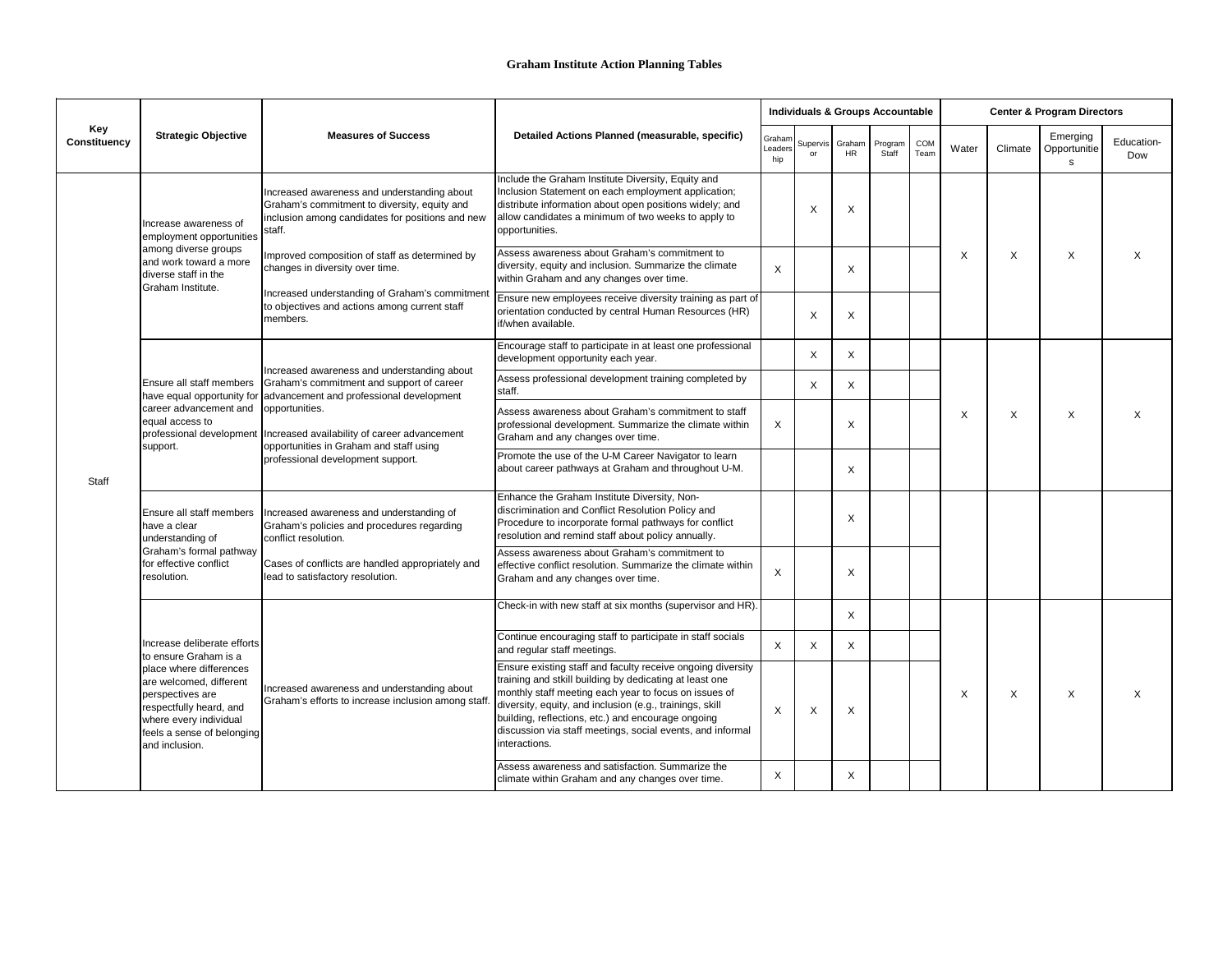|                            |                                                                                                                                                                                                                                                                                                                                                                                                                                                                                                                                                                                                                                                                                                                                                                                                                                                                   |                                                                                                                                                                                                                                                                                                                                      |                                                                                                                                                                                                                                                                                                                                                                                                                 |                          |                |                     | <b>Individuals &amp; Groups Accountable</b> |                           |       |                           | <b>Center &amp; Program Directors</b> |                   |
|----------------------------|-------------------------------------------------------------------------------------------------------------------------------------------------------------------------------------------------------------------------------------------------------------------------------------------------------------------------------------------------------------------------------------------------------------------------------------------------------------------------------------------------------------------------------------------------------------------------------------------------------------------------------------------------------------------------------------------------------------------------------------------------------------------------------------------------------------------------------------------------------------------|--------------------------------------------------------------------------------------------------------------------------------------------------------------------------------------------------------------------------------------------------------------------------------------------------------------------------------------|-----------------------------------------------------------------------------------------------------------------------------------------------------------------------------------------------------------------------------------------------------------------------------------------------------------------------------------------------------------------------------------------------------------------|--------------------------|----------------|---------------------|---------------------------------------------|---------------------------|-------|---------------------------|---------------------------------------|-------------------|
| Key<br><b>Constituency</b> | <b>Strategic Objective</b>                                                                                                                                                                                                                                                                                                                                                                                                                                                                                                                                                                                                                                                                                                                                                                                                                                        | <b>Measures of Success</b>                                                                                                                                                                                                                                                                                                           | Detailed Actions Planned (measurable, specific)                                                                                                                                                                                                                                                                                                                                                                 | Graham<br>Leaders<br>hip | Supervis<br>or | Graham<br><b>HR</b> | Program<br>Staff                            | COM<br>Team               | Water | Climate                   | Emerging<br>Opportunitie<br>S         | Education-<br>Dow |
| <b>Staff</b>               |                                                                                                                                                                                                                                                                                                                                                                                                                                                                                                                                                                                                                                                                                                                                                                                                                                                                   |                                                                                                                                                                                                                                                                                                                                      | Convey the Institute's sustainability vision for the future by<br>incorporating the Graham Institute Diversity, Equity and<br>Inclusion Statement into the Institute's sustainability vision.                                                                                                                                                                                                                   | X                        |                |                     |                                             | X                         |       |                           |                                       |                   |
|                            |                                                                                                                                                                                                                                                                                                                                                                                                                                                                                                                                                                                                                                                                                                                                                                                                                                                                   |                                                                                                                                                                                                                                                                                                                                      | Develop a broader, more comprehensive distribution list.<br>Graham leaders and staff will add diverse groups and<br>centers to distribution lists to broaden engagement.                                                                                                                                                                                                                                        | X                        | X              | $\sf X$             | X                                           | $\boldsymbol{\mathsf{X}}$ |       |                           |                                       |                   |
|                            | Distribution methods and lists for the media, as<br>well as new job and funding opportunities include<br>organizations committed to a policy of equal<br>opportunity for all persons, including those that<br>Identify and implement<br>address issues of race, color, national origin, age<br>communication methods<br>marital status, sex, sexual orientation, gender<br>to increase diversity,<br>identity, gender expression, disability, religion,<br>equity and inclusion in key<br>height, weight, or veteran status. [Based on the UM<br>publications, program<br>non-discrimination statement]<br>promotional efforts, and<br>daily activities.<br>Websites managed by the Graham Institute reflect<br>messages of diversity, equity and inclusion, are<br>ADA accessible, and include images that are a<br>reflection of our commitment to inclusivity. |                                                                                                                                                                                                                                                                                                                                      | Include both written and visual information about the<br>Graham Institute's commitment to diversity, equity and<br>inclusion in communication and public outreach efforts,<br>including the website, presentations, and other<br>promotional tools, and specifically include the Graham<br>Institute Diversity, Equity and Inclusion Statement in<br>communications and outreach tools.                         | X                        |                |                     |                                             | Х                         |       |                           |                                       |                   |
|                            |                                                                                                                                                                                                                                                                                                                                                                                                                                                                                                                                                                                                                                                                                                                                                                                                                                                                   |                                                                                                                                                                                                                                                                                                                                      | Communicate how the Graham Institute and partners are<br>making a difference in sustainability knowledge, learning<br>and leadership by selecting key projects/initiatives that fit<br>he lens of diversity, equity and inclusion, and highlight<br>these through outreach efforts.                                                                                                                             | X                        |                |                     |                                             | Χ                         | X     | $\boldsymbol{\mathsf{X}}$ | Χ                                     | X                 |
|                            |                                                                                                                                                                                                                                                                                                                                                                                                                                                                                                                                                                                                                                                                                                                                                                                                                                                                   |                                                                                                                                                                                                                                                                                                                                      | Implement better distribution methods to include a<br>comprehensive list of organizations committed to a policy<br>of equal opportunity for all persons, including those that<br>address issues of race, color, national origin, age, marital<br>status, sex, sexual orientation, gender identity, gender<br>expression, disability, religion, height, weight, or veteran<br>status; and update lists annually. | X                        |                |                     |                                             | Χ                         |       |                           |                                       |                   |
|                            |                                                                                                                                                                                                                                                                                                                                                                                                                                                                                                                                                                                                                                                                                                                                                                                                                                                                   | Leverage the development and launch of a public<br>campaign, led by the President and Provost, that positions<br>diversity and an inclusive campus climate as core values<br>of the University of Michigan (General Recommendations,<br>Office of the Provost, Committee on Diversity, Equity and<br>Inclusion, 13 recommendations). | $\mathsf{X}$                                                                                                                                                                                                                                                                                                                                                                                                    |                          |                |                     | X                                           |                           |       |                           |                                       |                   |
|                            |                                                                                                                                                                                                                                                                                                                                                                                                                                                                                                                                                                                                                                                                                                                                                                                                                                                                   |                                                                                                                                                                                                                                                                                                                                      | Promote the work Graham is doing in raising awareness<br>about diversity, equity and inclusion as part of project<br>efforts led by our Climate, Water and Emerging<br>Opportunities centers.                                                                                                                                                                                                                   | X                        |                |                     |                                             | X                         |       |                           |                                       |                   |
|                            |                                                                                                                                                                                                                                                                                                                                                                                                                                                                                                                                                                                                                                                                                                                                                                                                                                                                   |                                                                                                                                                                                                                                                                                                                                      | Monitor and assess the climate within Graham and any<br>changes over time.                                                                                                                                                                                                                                                                                                                                      | $\mathsf{X}$             |                |                     |                                             | X                         |       |                           |                                       |                   |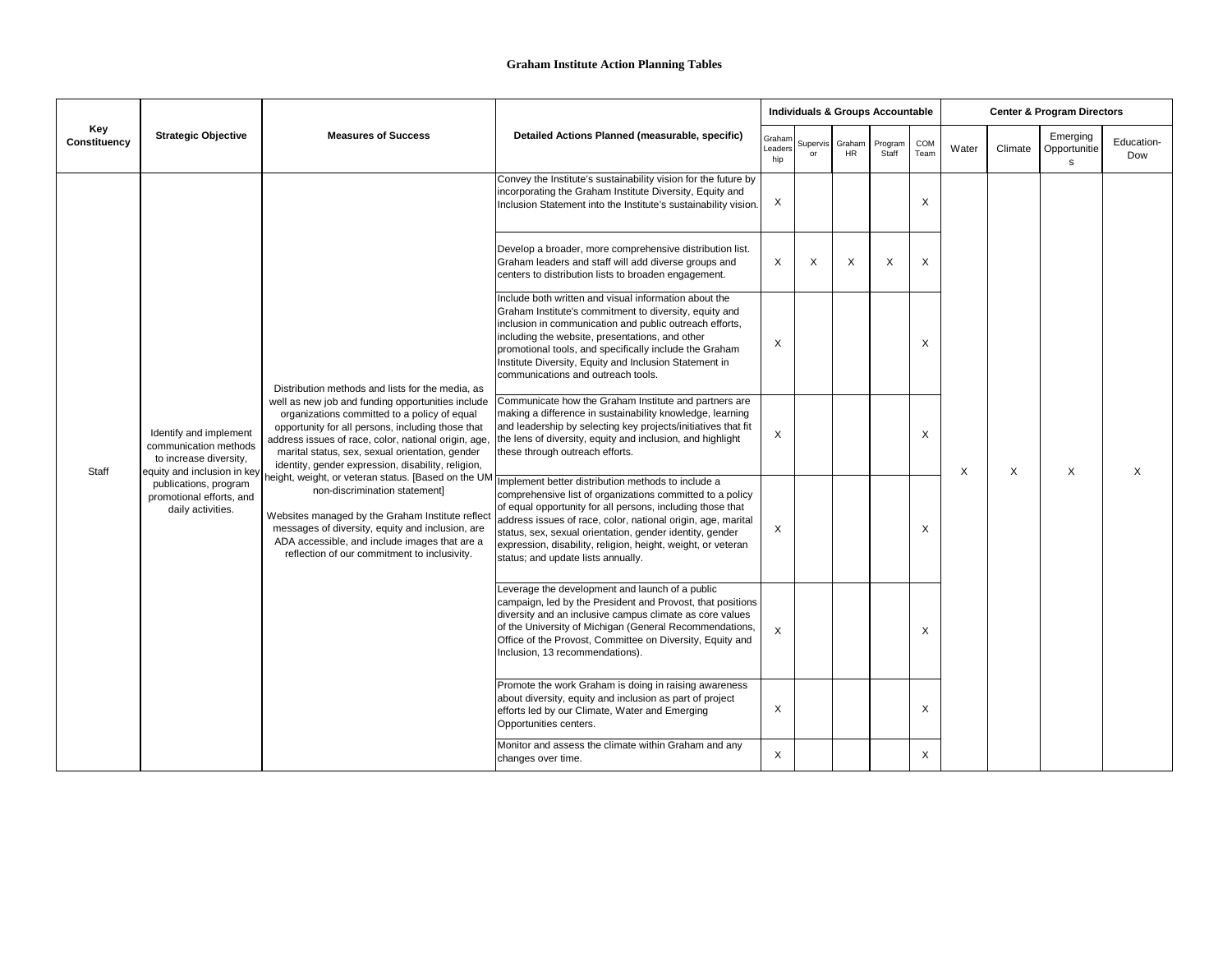| Key                 |                                                                                                                                                             | <b>Measures of Success</b>                                                                                                                                                                                                                                                                                                             | Detailed Actions Planned (measurable, specific)                                                                                                                                                                                                       |                          |          |                     | <b>Individuals &amp; Groups Accountable</b> |             | <b>Center &amp; Program Directors</b> |         |                                |                   |  |  |
|---------------------|-------------------------------------------------------------------------------------------------------------------------------------------------------------|----------------------------------------------------------------------------------------------------------------------------------------------------------------------------------------------------------------------------------------------------------------------------------------------------------------------------------------|-------------------------------------------------------------------------------------------------------------------------------------------------------------------------------------------------------------------------------------------------------|--------------------------|----------|---------------------|---------------------------------------------|-------------|---------------------------------------|---------|--------------------------------|-------------------|--|--|
| <b>Constituency</b> | <b>Strategic Objective</b>                                                                                                                                  |                                                                                                                                                                                                                                                                                                                                        |                                                                                                                                                                                                                                                       | Graham<br>Leaders<br>hip | Supervis | Graham<br><b>HR</b> | Program<br>Staff                            | COM<br>Team | Water                                 | Climate | Emerging<br>Opportunitie<br>S. | Education-<br>Dow |  |  |
|                     | Ilncrease awareness of                                                                                                                                      | Increased awareness and understanding about<br>Graham's commitment to diversity, equity and<br>inclusion among applicants for scholarships and                                                                                                                                                                                         | Include a brief essay question focused on diversity and<br>inclusion on each application for educational programs,<br>grants, scholarships, and internships, and distribute<br>information about these opportunities widely.                          |                          |          |                     |                                             |             |                                       | X       | X                              | $\mathsf{X}$      |  |  |
|                     | scholarship and fellowship fellowships.<br>opportunities among                                                                                              |                                                                                                                                                                                                                                                                                                                                        | Include the Graham Institute Diversity, Equity and<br>Inclusion Statement on all applications.                                                                                                                                                        |                          |          |                     | X                                           |             |                                       |         |                                |                   |  |  |
|                     | diverse groups, and work<br>toward a more diverse<br>student body in Graham                                                                                 | Improved composition of students engaged in<br>Graham-administered programs as determined by<br>changes in diversity over time.                                                                                                                                                                                                        | Support an annual town hall for students, conducted by<br>students.                                                                                                                                                                                   |                          |          |                     | X                                           |             | X                                     |         |                                |                   |  |  |
|                     | programs.                                                                                                                                                   | Increased understanding of Graham's objectives<br>and actions among current students.                                                                                                                                                                                                                                                  | Review education program recruitment language annually<br>to ensure it is inclusive of wide-ranging and diverse<br>perspectives, related to sustainability.                                                                                           | $\sf X$                  |          |                     | Х                                           |             |                                       |         |                                |                   |  |  |
|                     |                                                                                                                                                             |                                                                                                                                                                                                                                                                                                                                        | Monitor and assess the climate within Graham and any<br>changes over time.                                                                                                                                                                            | $\sf X$                  |          | X                   | X                                           |             |                                       |         |                                |                   |  |  |
| <b>Students</b>     | Increase awareness of<br>student employment<br>opportunities among<br>diverse groups and work<br>toward a more diverse<br>staff in the Graham<br>Institute. | Increased awareness and understanding about<br>Graham's commitment to diversity, equity and<br>inclusion among candidates for new student staff<br>positions.                                                                                                                                                                          | Include the Graham Institute Diversity, Equity and<br>Inclusion Statement on each student employment<br>application; distribute information about open positions<br>widely; and allow candidates a minimum of two weeks to<br>apply to opportunities. |                          | X        | $\times$            | X                                           |             |                                       |         |                                |                   |  |  |
|                     |                                                                                                                                                             | Improved composition of student staff, as<br>determined by changes in diversity over time.<br>Increased understanding of and commitment to<br>Graham's objectives and actions among current<br>student staff members.                                                                                                                  | Summarize the climate within Graham and any changes<br>lover time.                                                                                                                                                                                    |                          |          | X                   | Х                                           |             | X                                     | X       | X                              | $\times$          |  |  |
|                     | Ensure students have a<br>clear understanding of<br>conflict resolution.<br>Graham's formal pathway                                                         | Increased awareness and understanding about<br>Graham's policies and procedures regarding                                                                                                                                                                                                                                              | Enhance the Graham Institute Diversity, Non-<br>discrimination and Conflict Resolution Policy and<br>Procedure to incorporate formal pathways for conflict<br>resolution and remind students about policy annually.                                   | $\pmb{\times}$           |          | $\mathsf{X}$        | $\sqrt{}$<br>⋏                              |             |                                       |         |                                | X                 |  |  |
|                     | for effective conflict<br>resolution.                                                                                                                       | Cases of conflicts are handled appropriately and<br>lead to satisfactory resolution.                                                                                                                                                                                                                                                   | Assess awareness about Graham's commitment to conflict<br>resolution. Summarize the climate within Graham and any<br>changes over time.                                                                                                               | $\boldsymbol{X}$         |          | X                   |                                             |             |                                       |         |                                |                   |  |  |
|                     |                                                                                                                                                             | Increased awareness about the Graham Institute's                                                                                                                                                                                                                                                                                       | Create additional resources that highlight the intersection<br>of diversity and sustainability through projects sponsored<br>by the Institute's Water, Climate, and Emerging<br>Opportunites Centers.                                                 | X                        |          |                     | Х                                           |             |                                       |         |                                |                   |  |  |
|                     | Integrate diversity, equity,<br>and inclusion into                                                                                                          | commitment to diversity, equity and inclusion<br>Discussions about diversity, equity and inclusion<br>issues related to sustainability occur in formal<br>Institute programming.<br>Development and availability of sustainability<br>curricula demonstrating best practices for<br>addressing diversity, equity and inclusion issues. | Support efforts of Scholars and Fellows to host an annual<br>among students engaged in educational programs. event open to the public, addressing the intersection of<br>sustainability and diversity, equity and inclusion.                          |                          |          |                     | X                                           |             |                                       |         |                                | X                 |  |  |
|                     | scholarly programs and<br>curricula.                                                                                                                        |                                                                                                                                                                                                                                                                                                                                        | Assess awareness about Graham's commitment to<br>integrating diversity, equity and inclusion into scholarly<br>programs and curricula.                                                                                                                |                          |          |                     | Х                                           |             |                                       |         |                                |                   |  |  |
|                     |                                                                                                                                                             |                                                                                                                                                                                                                                                                                                                                        | Assess diversity, equity and inclusion awareness as part<br>of annual student program assessments.                                                                                                                                                    |                          |          |                     | X                                           |             |                                       |         |                                |                   |  |  |
|                     |                                                                                                                                                             |                                                                                                                                                                                                                                                                                                                                        | Summarize the climate within Graham and any changes<br>over time.                                                                                                                                                                                     |                          |          |                     | X.                                          |             |                                       |         |                                |                   |  |  |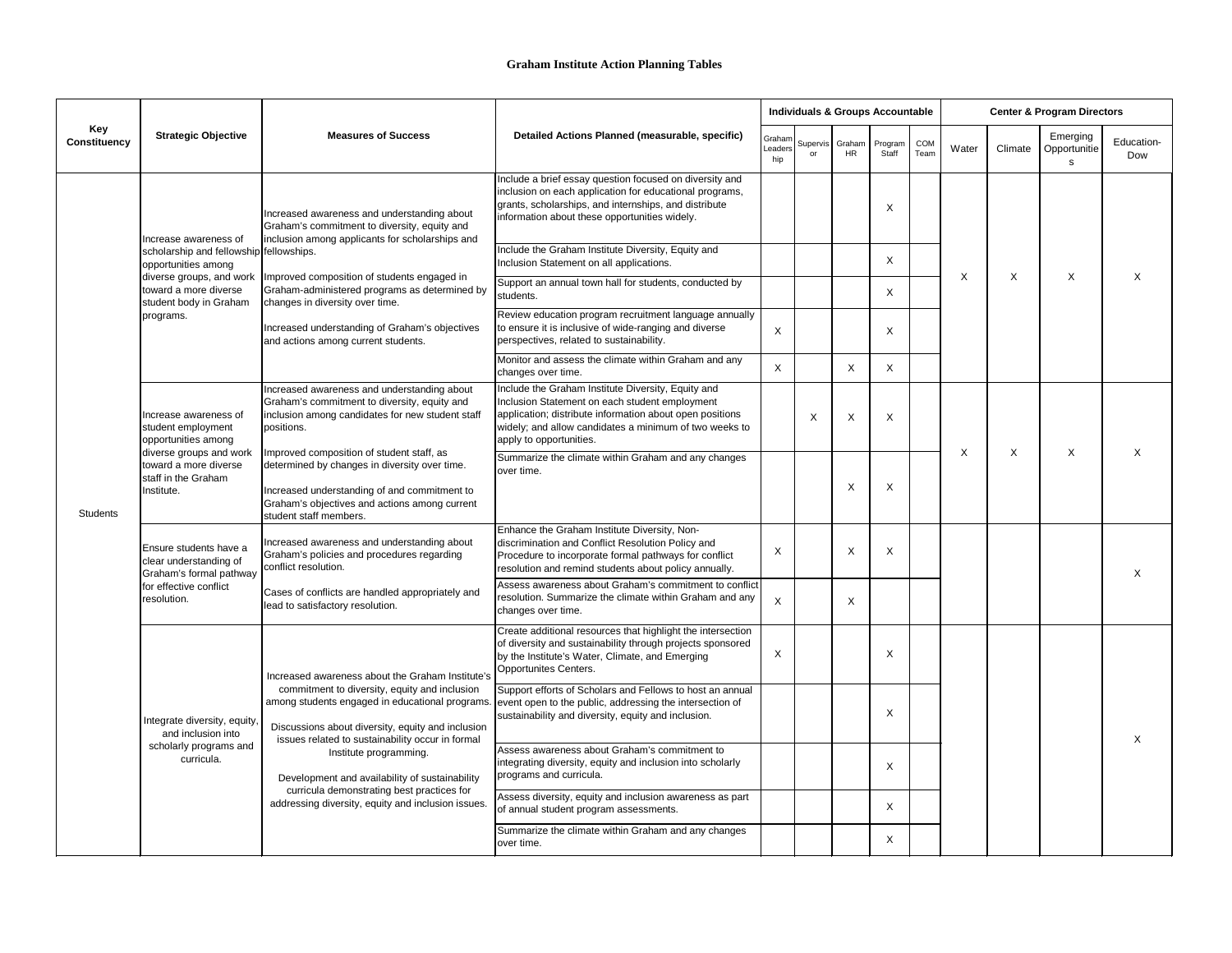## **Graham Institute Action Planning Tables**

| Key<br><b>Constituency</b> | <b>Strategic Objective</b>                                                                 | <b>Measures of Success</b>                                                                                                                                                                     | Detailed Actions Planned (measurable, specific)                                                                                                                                                     |                          |     | <b>Individuals &amp; Groups Accountable</b> |             | <b>Center &amp; Program Directors</b> |         |                          |                   |  |  |
|----------------------------|--------------------------------------------------------------------------------------------|------------------------------------------------------------------------------------------------------------------------------------------------------------------------------------------------|-----------------------------------------------------------------------------------------------------------------------------------------------------------------------------------------------------|--------------------------|-----|---------------------------------------------|-------------|---------------------------------------|---------|--------------------------|-------------------|--|--|
|                            |                                                                                            |                                                                                                                                                                                                |                                                                                                                                                                                                     | Graham<br>Leaders<br>hip | HR. | Supervis Graham Program<br>Staff            | COM<br>Team | Water                                 | Climate | Emerging<br>Opportunitie | Education-<br>Dow |  |  |
|                            | Integrate diversity, equity,<br>and inclusion into<br>scholarly programs and<br>curricula. | Increased awareness and understanding about the<br>Graham Institute's commitment to diversity, equity<br>and inclusion among faculty and staff engaged in<br>educational programs.             | Instruct faculty and staff to foster discussions about how<br>diversity, equity and inclusion may enhance fieldwork,<br>engagement with practitioners and stakeholders, and<br>student experiences. | $\lambda$                |     |                                             |             |                                       |         |                          |                   |  |  |
| Faculty & Staff            |                                                                                            | Discussions about diversity, equity and inclusion<br>issues related to sustainability occur in formal<br>Institute programming.                                                                | Assess awareness about Graham's commitment to<br>integrating diversity, equity and inclusion into scholarly<br>programs and curricula.                                                              | $\mathbf{v}$<br>⌒        | X   |                                             |             |                                       |         |                          |                   |  |  |
|                            |                                                                                            | $\frac{1}{2}$ Development and availability of new sustainability $\int_{\text{over time.}}$<br>curricula demonstrating best practices in<br>addressing diversity, equity and inclusion issues. | Summarize the climate within Graham and any changes                                                                                                                                                 |                          |     |                                             |             |                                       |         |                          |                   |  |  |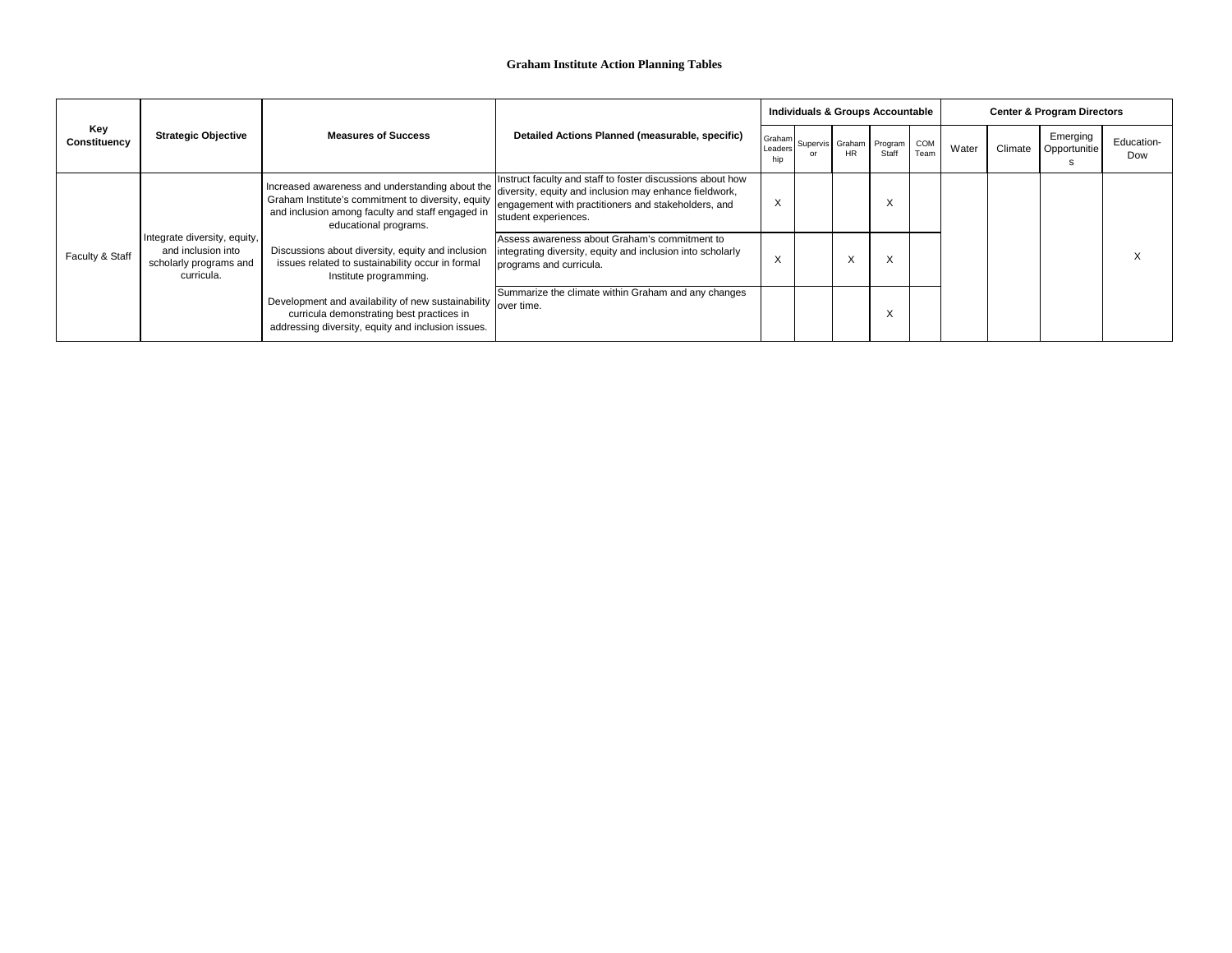|                             |                                                                                                                                                                                                                                  | <b>Measures of Success</b>                                                                                                                                                                                                                                                                         | <b>Detailed Actions Planned (measurable, specific)</b>                                                                                                                                                                                |                           |                        |                     | <b>Individuals &amp; Groups Accountable</b> |             | <b>Center &amp; Program Directors</b> |                           |                                |                   |  |  |
|-----------------------------|----------------------------------------------------------------------------------------------------------------------------------------------------------------------------------------------------------------------------------|----------------------------------------------------------------------------------------------------------------------------------------------------------------------------------------------------------------------------------------------------------------------------------------------------|---------------------------------------------------------------------------------------------------------------------------------------------------------------------------------------------------------------------------------------|---------------------------|------------------------|---------------------|---------------------------------------------|-------------|---------------------------------------|---------------------------|--------------------------------|-------------------|--|--|
| Key<br><b>Constituency</b>  | <b>Strategic Objective</b>                                                                                                                                                                                                       |                                                                                                                                                                                                                                                                                                    |                                                                                                                                                                                                                                       | Graham<br>Leaders<br>hip  | Supervis<br>$\alpha$ r | Graham<br><b>HR</b> | Program<br>Staff                            | COM<br>Team | Water                                 | Climate                   | Emerging<br>Opportunitie<br>S. | Education-<br>Dow |  |  |
| <b>Staff &amp; Students</b> |                                                                                                                                                                                                                                  | Inclusion of the Graham Institute Diversity, Equity<br>and Inclusion Statement in key publications is<br>noted by a variety of constituents.<br>Participants involved in planning rate the process<br>positively, and future iterations of the diversity<br>strategic plan are received favorably. | Include the Graham Diversity, Equityand Inclusion<br>Statement prominently in key publications (e.g., website,<br>annual report, and funding opportunities).                                                                          |                           |                        |                     | X                                           | $\sf X$     |                                       |                           | X                              |                   |  |  |
|                             | Actively communicate<br>messages about diversity,<br>equity and inclusion;<br>promote opportunities to<br>engage in sustainability<br>and diversity; and<br>increase the diversity of<br>the Graham community<br>and affiliates. |                                                                                                                                                                                                                                                                                                    | Continue to solicit staff and student responses about the<br>diversity strategic plan; the Graham Diversity Planning<br>Team will review comments and incorporate changes as<br>appropriate into future iterations of strategic plan. | $\mathsf X$               |                        | X                   |                                             |             |                                       |                           |                                |                   |  |  |
|                             |                                                                                                                                                                                                                                  |                                                                                                                                                                                                                                                                                                    | Schedule meetings to review and discuss this and future<br>iterations of the plan, including goals and activities, with<br>students and staff.                                                                                        | $\boldsymbol{\mathsf{X}}$ |                        |                     | X                                           |             | X                                     | $\boldsymbol{\mathsf{X}}$ |                                | X                 |  |  |
|                             |                                                                                                                                                                                                                                  |                                                                                                                                                                                                                                                                                                    | Support student-initiated efforts to address issues of<br>diversity, equity and inclusion, as they relate to<br>sustainability programs across campus.                                                                                |                           |                        |                     | X                                           |             |                                       |                           |                                |                   |  |  |
|                             |                                                                                                                                                                                                                                  |                                                                                                                                                                                                                                                                                                    | Monitor and assess the climate within Graham and any<br>changes over time.                                                                                                                                                            |                           |                        |                     | X                                           |             |                                       |                           |                                |                   |  |  |